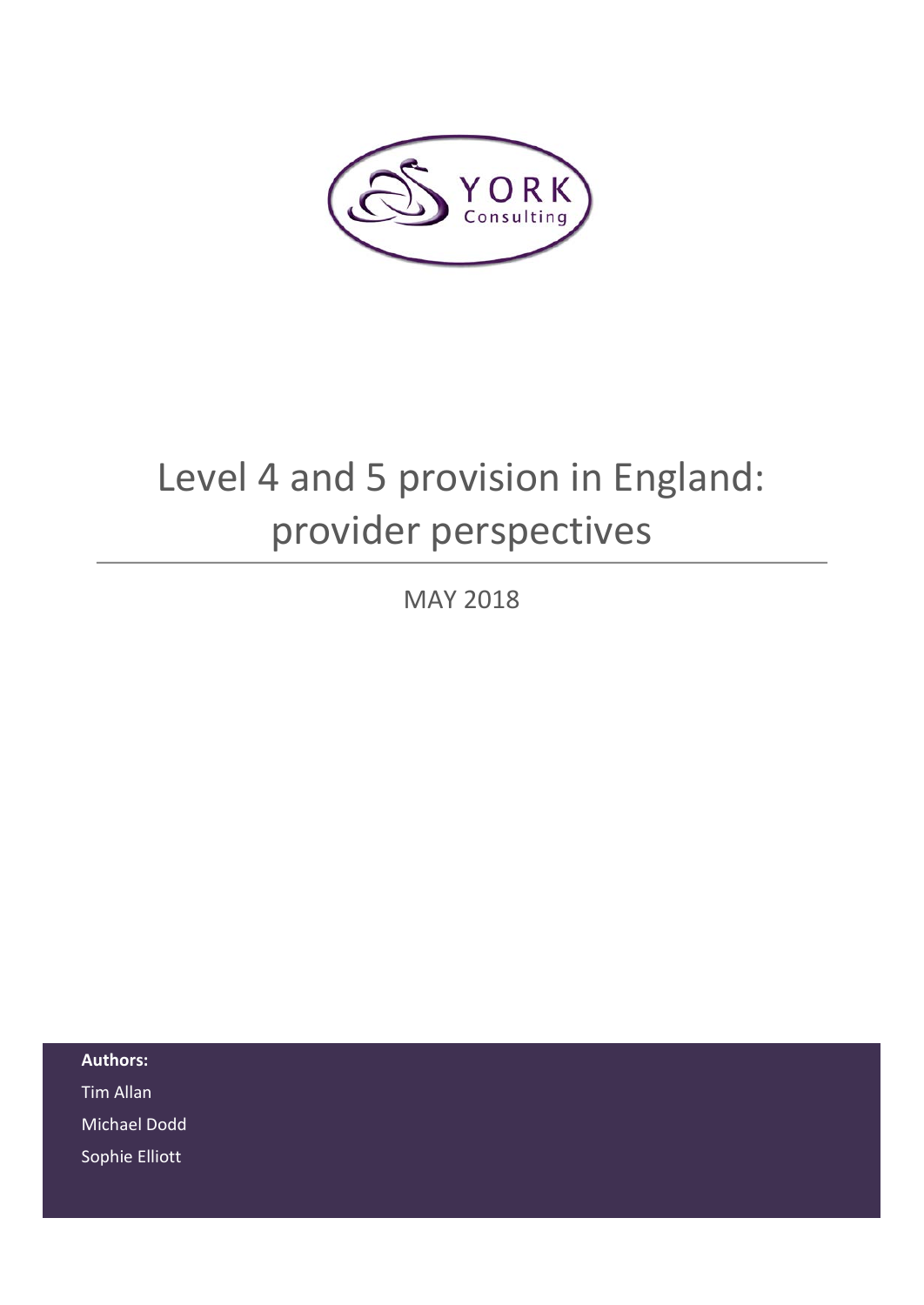# **Acknowledgements**

York Consulting would like to thank the members of staff at the colleges and universities in the research sample for kindly giving up their time to contribute to this work.

## **Disclaimer**

The views and opinions expressed in this report are those of the authors and do not necessarily state or reflect those of the Gatsby Charitable Foundation.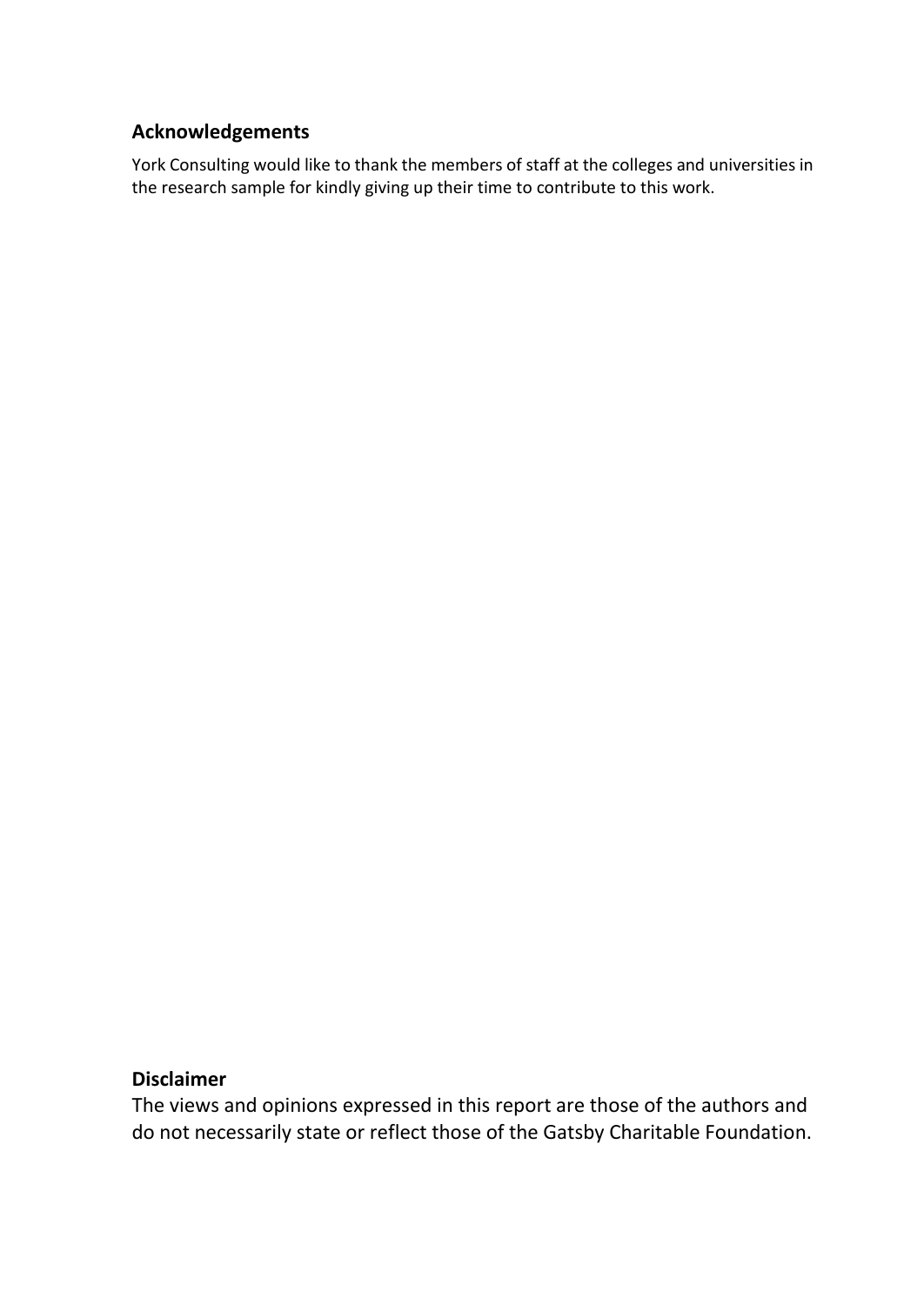# **CONTENTS**

| $\overline{\mathbf{3}}$ |  |  |  |  |  |
|-------------------------|--|--|--|--|--|
| 4                       |  |  |  |  |  |
|                         |  |  |  |  |  |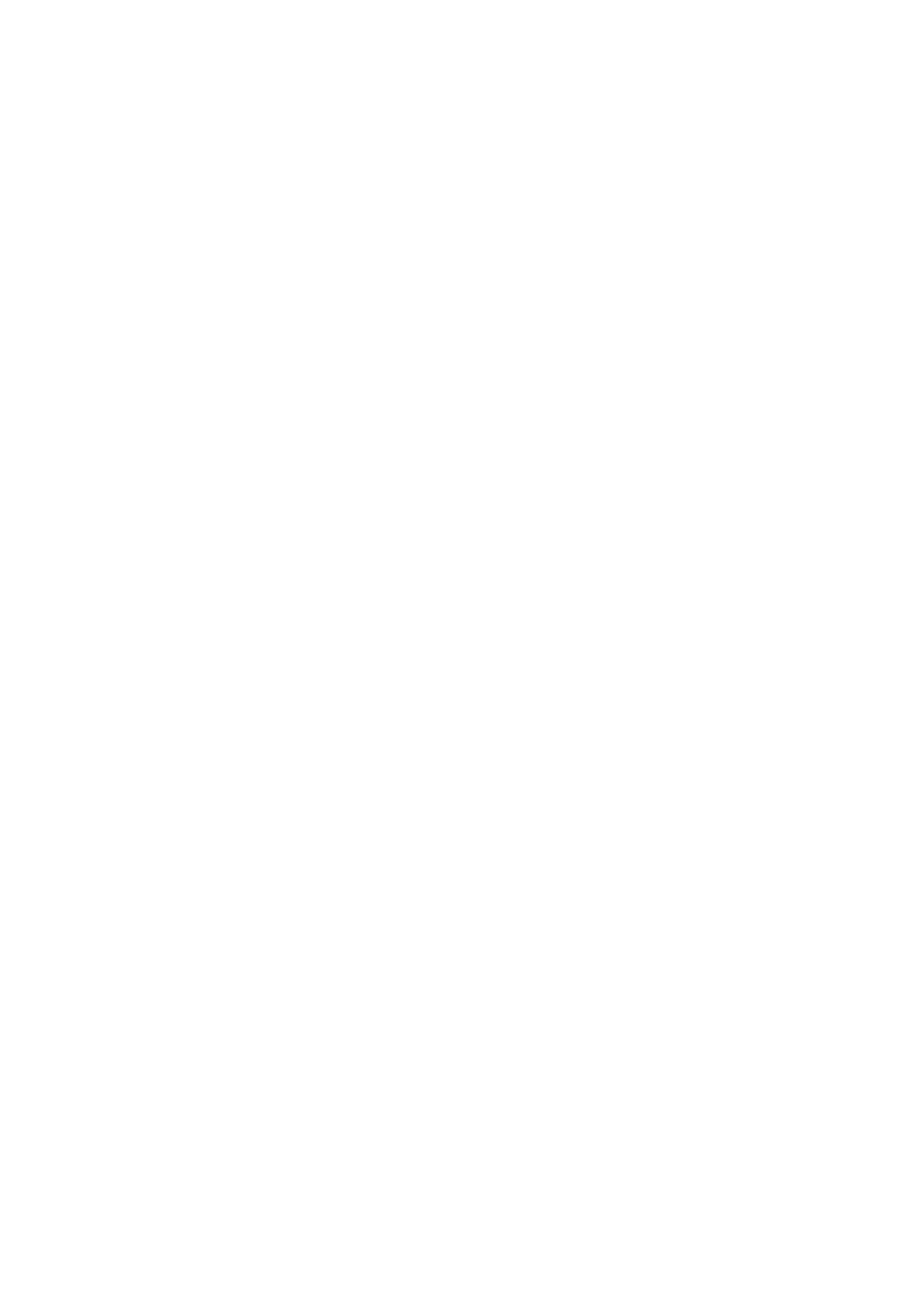#### **EXECUTIVE SUMMARY**

#### **Introduction**

- 1. This is a report of findings from an independent qualitative research study into the provision of Level 4 and 5 qualifications in England. Undertaken between January and April 2018, the study was commissioned by the Gatsby Charitable Foundation ('Gatsby') and was carried out by a team of researchers from York Consulting LLP.
- 2. The research has involved semi-structured, qualitative consultations with staff at 23 higher education (HE) providers in England, comprising 16 Further Education Colleges, four Higher Education Institutions (HEIs) and three Alternative Providers. The providers interviewed were known to have significant numbers of learners at Levels 4 and 5 in subjects which related to the 15 technical routes to skilled employment outlined by the Independent Panel on Technical Education. The consultations explored three key themes:
	- The viability of Level 4 and 5 provision;
	- Labour market and employer influences on Level 4 and 5 provision; and
	- Providers' approaches to widening participation at Levels 4 and 5.

#### **Viability of Level 4 and 5 provision**

- 3. **Approximately one-third of the providers consulted are actively planning to expand their current provision in response to local contexts.** This was in response to increased demand from local employers and from current Level 3 students seeking pathways into higher education. In some cases, this growth was being facilitated by capital investment from Local Enterprise Partnerships.
- 4. **The remaining two-thirds of providers consulted are planning to maintain current levels of Level 4/5 provision in spite of challenges** arising from a reduction in demand for parttime provision (due to funding changes and part-time learners being more debt-averse), increased competition among HE providers for learners, anticipated changes in demand from employers following the introduction of the Apprenticeship Levy which are yet to be realised, and increasing demands on employer engagement. Many of these providers would like to expand their Level 4/5 provision but do not currently plan to do so.
- 5. **The providers consulted had found a level of provision manageable within the current funding regime but identified key vulnerabilities** in their estates, equipment and staffing if funding levels did not increase. Some providers - particularly HEIs - relied on crosssubsidy from other areas of provision. Four providers had already contracted their Level 4/5 provision due to increased competition resulting from the lifting of HE student number controls, although around half had experienced no such impacts. Formal collaborations between FE Colleges and HEIs enabled the local Level 4/5 market to be segmented and secure, whereas informal agreements and lack of collaborations exacerbated the destabilising effects of competition.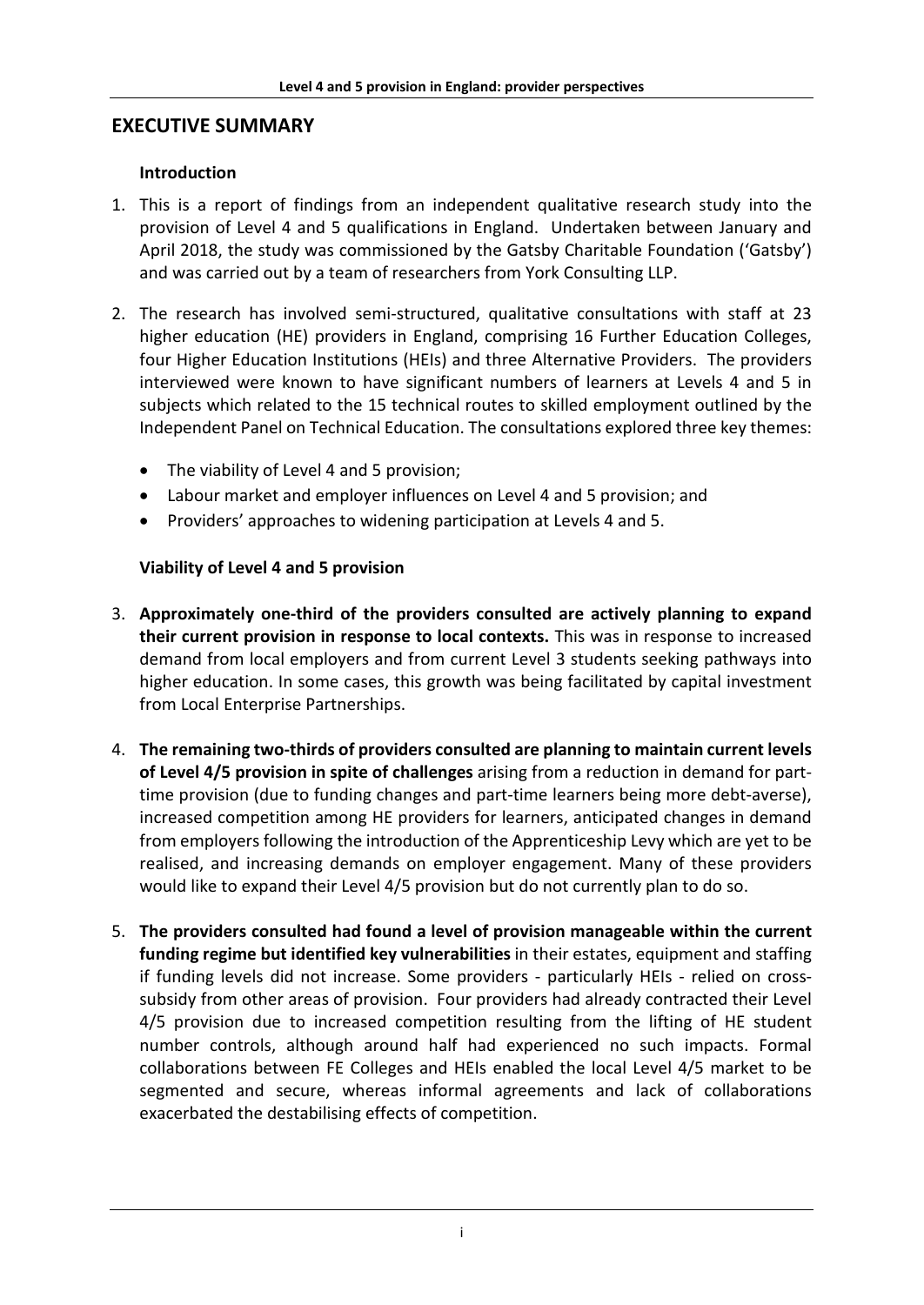- 6. **Around half of the providers experience particular difficulties around staffing, infrastructure and qualifications,** citing problems in: recruiting and retaining experienced and qualified staff; accessing capital investment to improve or expand facilities; and managing burdens of delivery, assessment and quality assurance associated with existing Level 4/5 qualifications.
- 7. **Around half of the providers also report that their decision on what to offer at Levels 4 and 5 is influenced by the current regulatory mode**l, either in terms of perceived inflexibility with Awarding Bodies (mostly from other educational institutions validating their provision) and/or the complexity of regulatory oversight of higher education in Further Education Colleges.
- 8. **Providers want to offer qualifications which were fit for purpose in terms of meeting learner and employer need. Nearly three-quarters feel willing to deliver courses from an approved register of qualifications** – as proposed in the Government's Post-16 Skills Plan – if they can be reassured that those qualifications are indeed fit for purpose, economically viable and sufficiently attractive to fee payers. Those who are not in favour value their own autonomy, though agree that such a register would be a useful tool for employers and students as well as providers when looking at progression routes from Tlevels.

# **Labour market and employer influences on Level 4 and 5 provision**

- 9. **There is unanimous recognition of the importance of employer input to the design of the Level 4 and 5 qualifications that the providers consulted are offering**, though for HNCs and HNDs providers are more likely to report employer input in the choice of optional modules on offer than in the content. Good practice involves regular employer forums and feedback via employer surveys, often co-ordinated via teaching staff with industrial links.
- 10. **Work placements are commonplace for full-time Level 4 and 5 learners**, alongside other valuable forms of employer engagement including staff placements (as well as working part-time in industry) and employer-led projects. However, it was noted that, particularly in areas with relatively high numbers of HE providers, developments in Apprenticeships and the introduction of T-levels could affect the availability of work placements for Level 4 and 5 learners.
- 11. **Employer engagement is widely considered important to Level 4 and 5 provision, but subject and location presented challenges.** Where there is not a defined list of employers relevant to subject areas, or a designated professional body, providers can struggle with encouraging employers to be involved in design and/or delivery. Most providers engage primarily with SMEs and microbusinesses who have relatively little time for engagement. Over half of the providers engage mostly with local employers, while nearly one-third have both local and national links.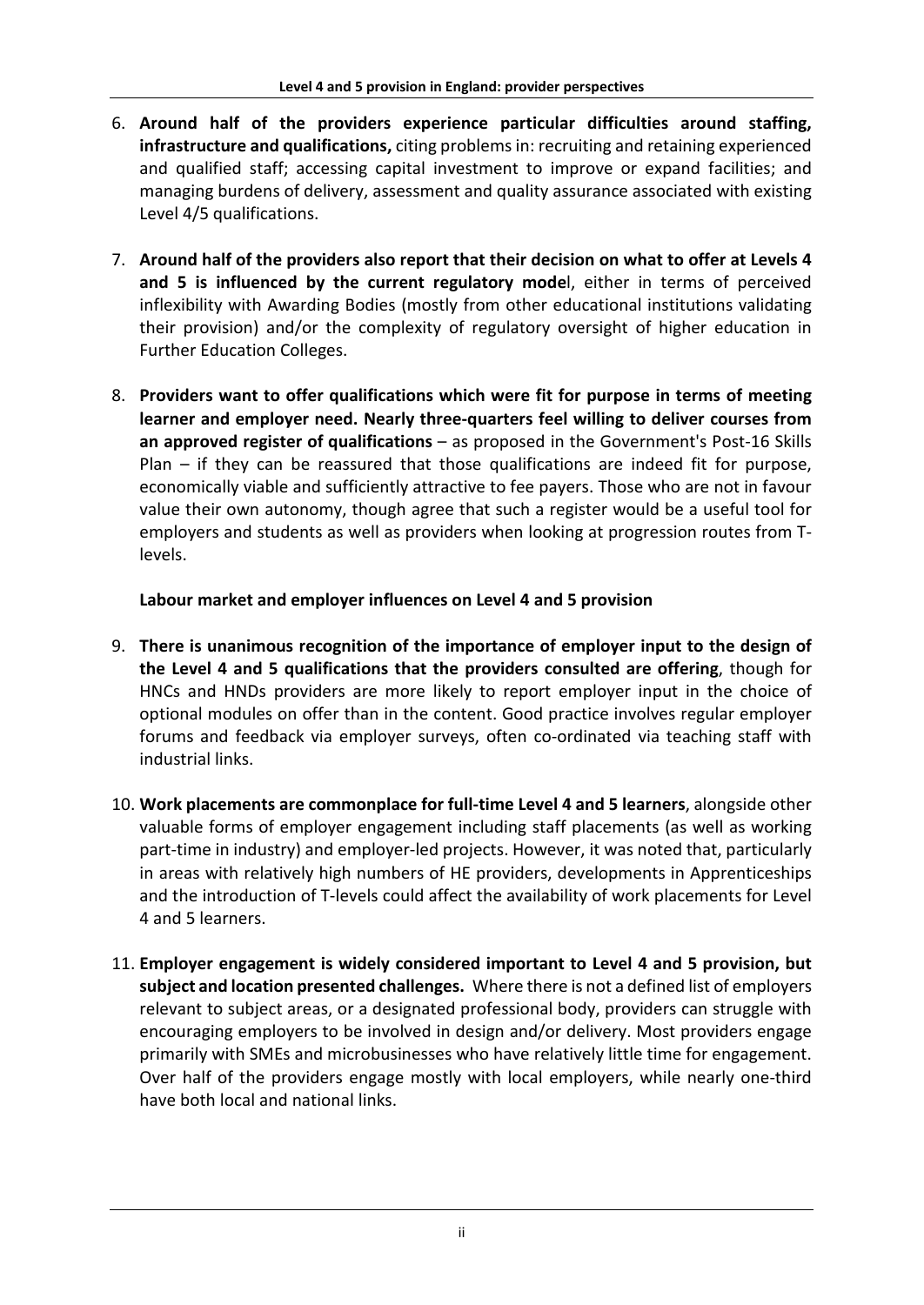- 12. **More than two-thirds of the providers consulted report that students value Level 4 and 5 qualifications because of their relevance to employment, their low cost relative to a degree course, and the opportunities they give for progression.** Providers report that students are less likely to see the value in Level 4 and 5 courses where they perceive a weak demand for this level of skill from the relevant sector (such as catering), or a high demand for degrees (such as mechanical engineering).
- 13. **Providers are in agreement about the benefits students receive from employers' involvement in course design or delivery.** The benefits include developing technical skills and knowledge which can be applied in a vocational context, as well as developing entrepreneurial, transferable and soft skills.

#### **Providers' approaches to widening participation at Levels 4 and 5**

- 14. **Providers report difficulties in recruiting students from underrepresented groups, but good rates of retention among Level 4 and 5 students**. Examples of challenges include attracting women onto STEM courses, and men onto childcare courses, as well as reaching part-time students. However, good rates of retention are reported, particularly for employed students who are bound by loyalty agreements and/or incentivised through promises of pay rises and promotion on successful completion.
- 15. **Two-thirds of the providers consulted report that student numbers on Level 4 and 5 courses are affected by access to financial support, both national and local.** This is most prevalent among certain groups, including those who are part-time, older, disabled or from lower socio-economic backgrounds.
- 16. **Providers use various methods to recruit students both within and beyond their institution, but some find access to school-leavers a limiting factor.** Open days, careers and UCAS fairs, social media and outreach work are all used to promote Level 4 and 5 courses. However, some Further Education Colleges are finding it difficult to attract school-leavers, reporting growing numbers of unconditional offers for degree courses distorting the potential Level 4/5 market.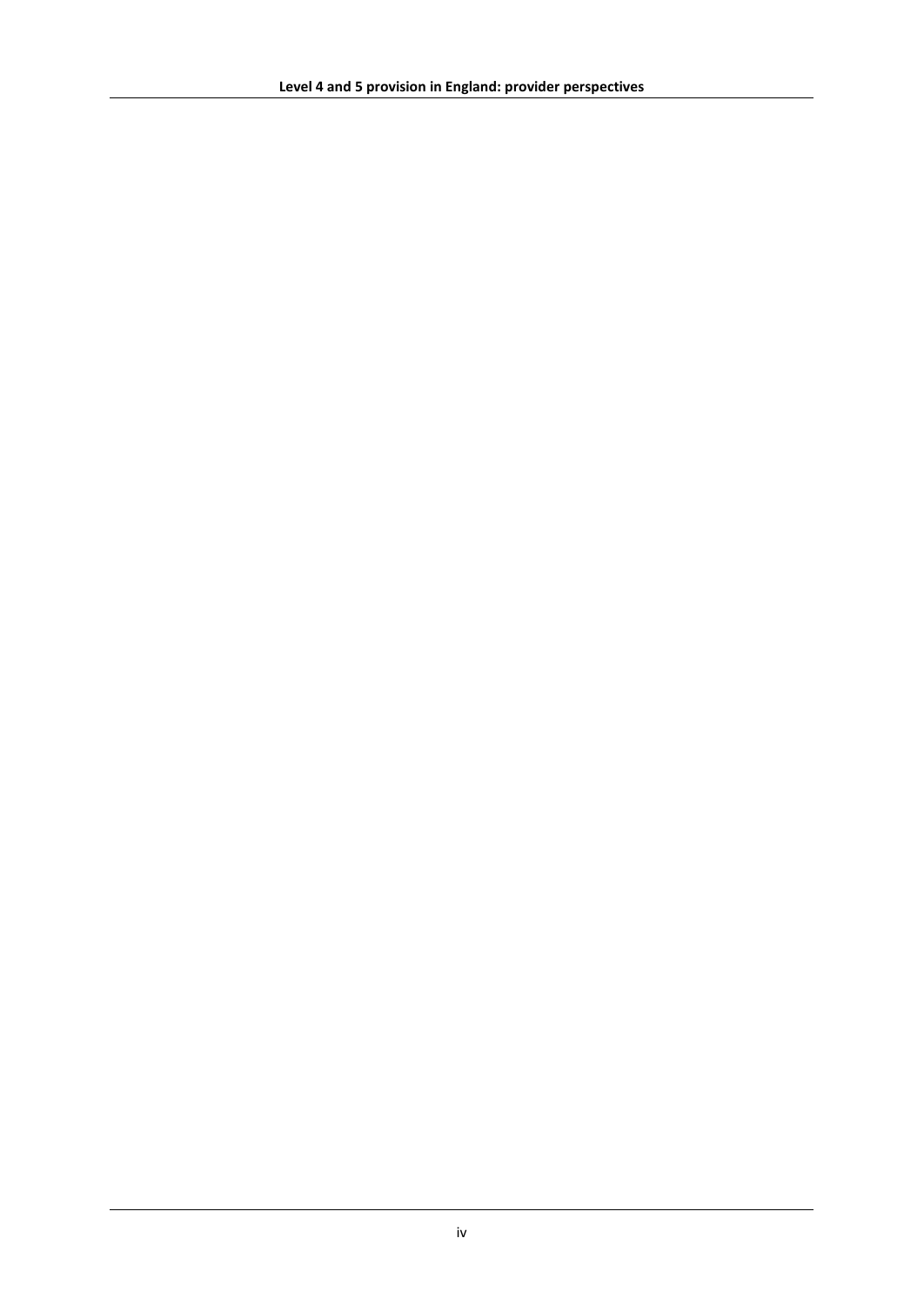# **1 RESEARCH OVERVIEW**

# **Introduction**

- 1.1 This is a report of findings from an independent qualitative research study into the provision of Level 4 and 5 qualifications in England. Undertaken between January and April 2018, the study was commissioned by the Gatsby Charitable Foundation ('Gatsby') and was carried out by a team of researchers from York Consulting LLP.
- 1.2 The research has involved semi-structured, qualitative consultations with staff at 23 HE providers in England. The providers interviewed were known to have significant numbers of learners at Levels 4 and 5 in subjects which related to the 15 technical routes to skilled employment outlined by the Independent Panel on Technical Education. The consultations explored three key themes:
	- The viability of Level 4 and 5 provision;
	- Labour market and employer influences on Level 4 and 5 provision; and
	- Providers' approaches to widening participation at Levels 4 and 5.
- 1.3 A full list of the questions and discussion topics is provided at Appendix A.

# **Rationale for the research**

- 1.4 Technical education at Levels 4 and 5 plays a vital role in supplying the UK's labour market with a highly skilled workforce but is underdeveloped in England. The Sainsbury report<sup>1</sup>, published in April 2016, made a series of recommendations for transforming technical education in England, simplifying an over-complex system and ensuring a new system which would deliver the skills most needed for the 21<sup>st</sup> century. The recommendations, which were subsequently accepted by Government in its Post-16 Skills Plan[2](#page-8-1), included developing a common framework of 15 routes encompassing all employment-based and college-based technical education at Levels 2 to 5.
- 1.5 In October 2017, the Department for Education announced a review of Level 4 and 5 education, with a particular focus on technical education. The aim of the review is to ensure that excellent provision exists at these levels to support the skills needs of the economy and students' social mobility<sup>3</sup>.
- 1.6 The findings from this research are of direct relevance to the Level 4 and 5 review. They offer up-to-date insight on employer engagement, student choice and the barriers and incentives to delivery that exist at these levels.

<span id="page-8-0"></span> <sup>1</sup> Report of the Independent Panel on Technical Education (2016).

<span id="page-8-1"></span><sup>2</sup> DfE and Department for Business, Innovation and Skills (July 2016): 'Post-16 Skills Plan'.

<span id="page-8-2"></span><sup>3</sup> <https://www.gov.uk/government/news/level-4-5-technical-education-to-be-reviewed>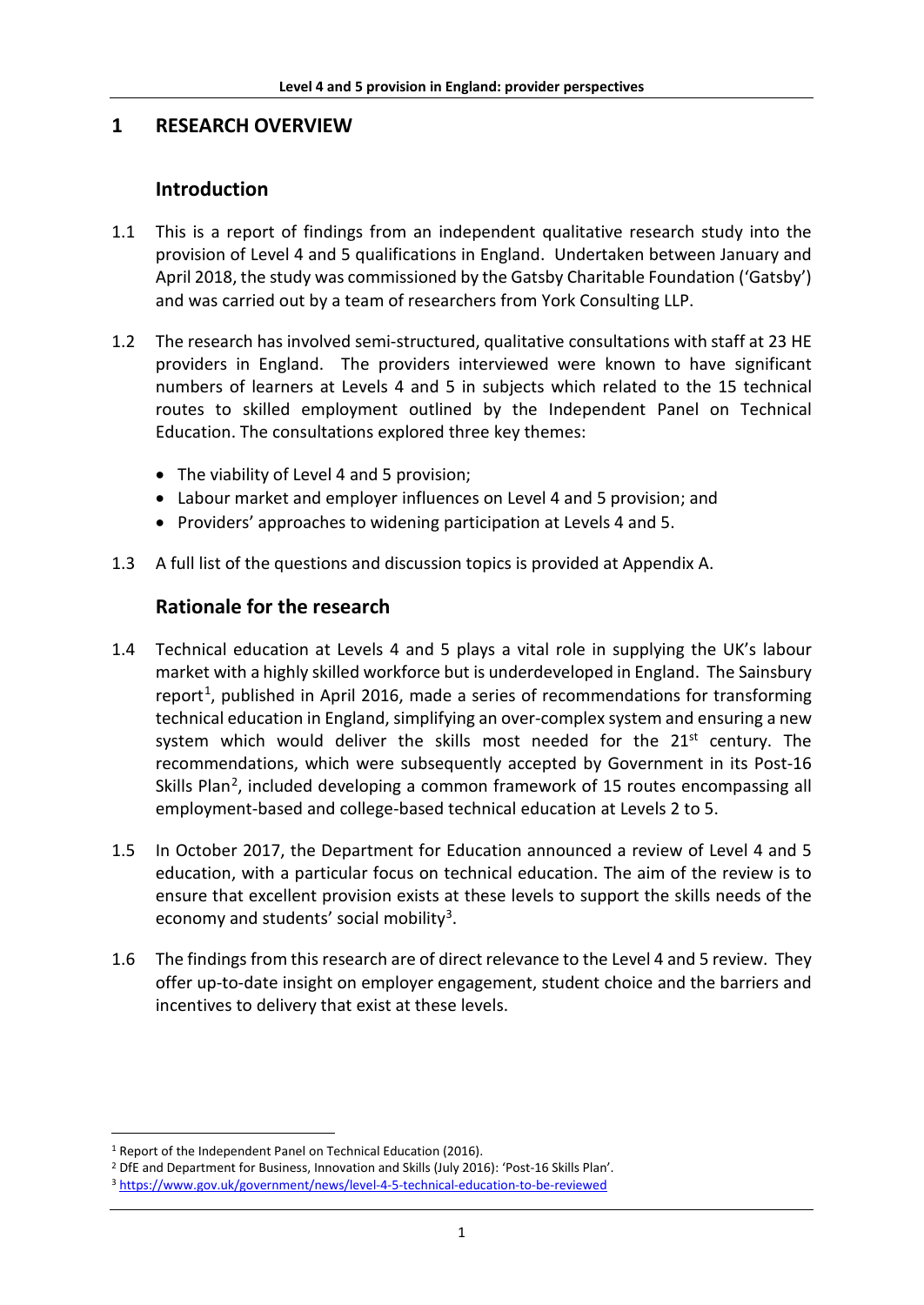# **Defining Level 4 and 5 provision**

1.7 The scope of this study has been provision delivered across higher education providers, including Further Education Colleges, Higher Education Institutions (HEIs<sup>4</sup>) and Alternative Providers. Qualifications in scope included Higher National Certificates (HNCs), Higher National Diplomas (HNDs) and Foundation Degrees.

# **Sampling and method**

- 1.8 Staff at 23 HE providers in England 16 Further Education Colleges, four HEIs and three Alternative Providers<sup>[5](#page-9-1)</sup> – have contributed to the research.
- 1.9 The Further Education Colleges and universities were sampled purposively based on enrolling relatively large volumes of learners in one or more technical routes of their Level 4 and 5 delivery and therefore had established programmes. As there are far fewer Alternative Providers in England (and fewer still that deliver at Level 4 and 5), the sample of Alternative Providers was generated mainly from within the networks and contacts of Level 4/5 specialists at the Department for Education.
- 1.10 The sampling approaches adopted, coupled with the size of the sample, mean that the views reported in subsequent chapters should not be considered representative of any larger cohort of providers.
- 1.11 As shown in Table 1.1, 58 individuals have been consulted through the research. The composition of each visit varied, but the most frequent contributors included:
	- Principals and vice-principals;
	- Heads of higher education;
	- Heads of department, course leaders and tutors; and
	- Business development/employer engagement specialists.
- 1.12 Consultations have been undertaken across 11 technical routes $6$  (Table 1.1 is ordered alphabetically by technical route). However, the consultations in ten of the providers were not confined to a single route but instead covered Level 4 and 5 provision more broadly. This is denoted by an asterisk in the 'technical route' column.
- 1.13 The 'coverage' columns show the types of Level 4 and 5 qualifications covered by the consultations at each institution. Where a 'coverage' box is empty, it does not imply

<span id="page-9-0"></span> <sup>4</sup> The terms HEI and university are used interchangeably throughout the report.

<span id="page-9-1"></span><sup>5</sup> An Alternative Provider is defined by HEFCE as any provider of higher education courses which: does not directly receive annual funding from HEFCE or its equivalent bodies in the developed administrations; does not receive direct annual public funding; and is not a Further Education College.

<span id="page-9-2"></span><sup>6</sup> As outlined in the Post-16 Skills Plan (July 2016). The 11 technical routes exclude the four recommended to be delivered mainly through apprenticeships, which were not included in the scope of this research study.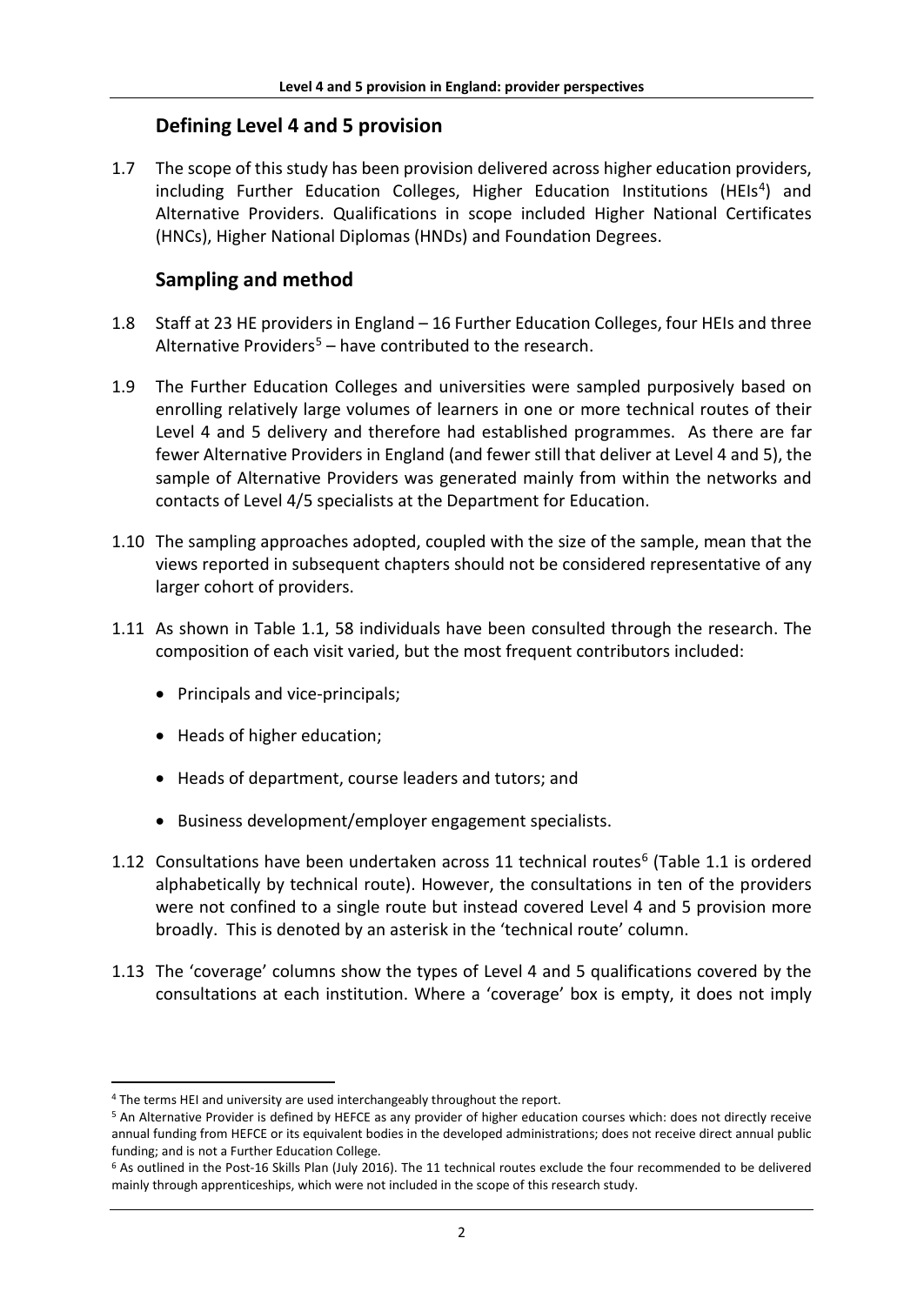that the institution does not deliver that type of qualification, but just that it was not covered by the research.

- 1.14 Although geographic coverage was not a primary factor for selection, all regions with the exception of the South East were represented in the sample:
	- East of England (one);
	- East Midlands (one);
	- London (five);
	- North East (four);
	- North West (three);
	- South West (two);
	- West Midlands (four);
	- Yorkshire and the Humber (three).

# **Quotations and examples used in this report**

1.15 This report includes excerpts from the qualitative consultations and institution-level examples of practice. The excerpts are in blue-shaded boxes and the examples of practice are in grey-shaded boxes. In keeping with the research protocols agreed with each of the participating institutions, all have been anonymised.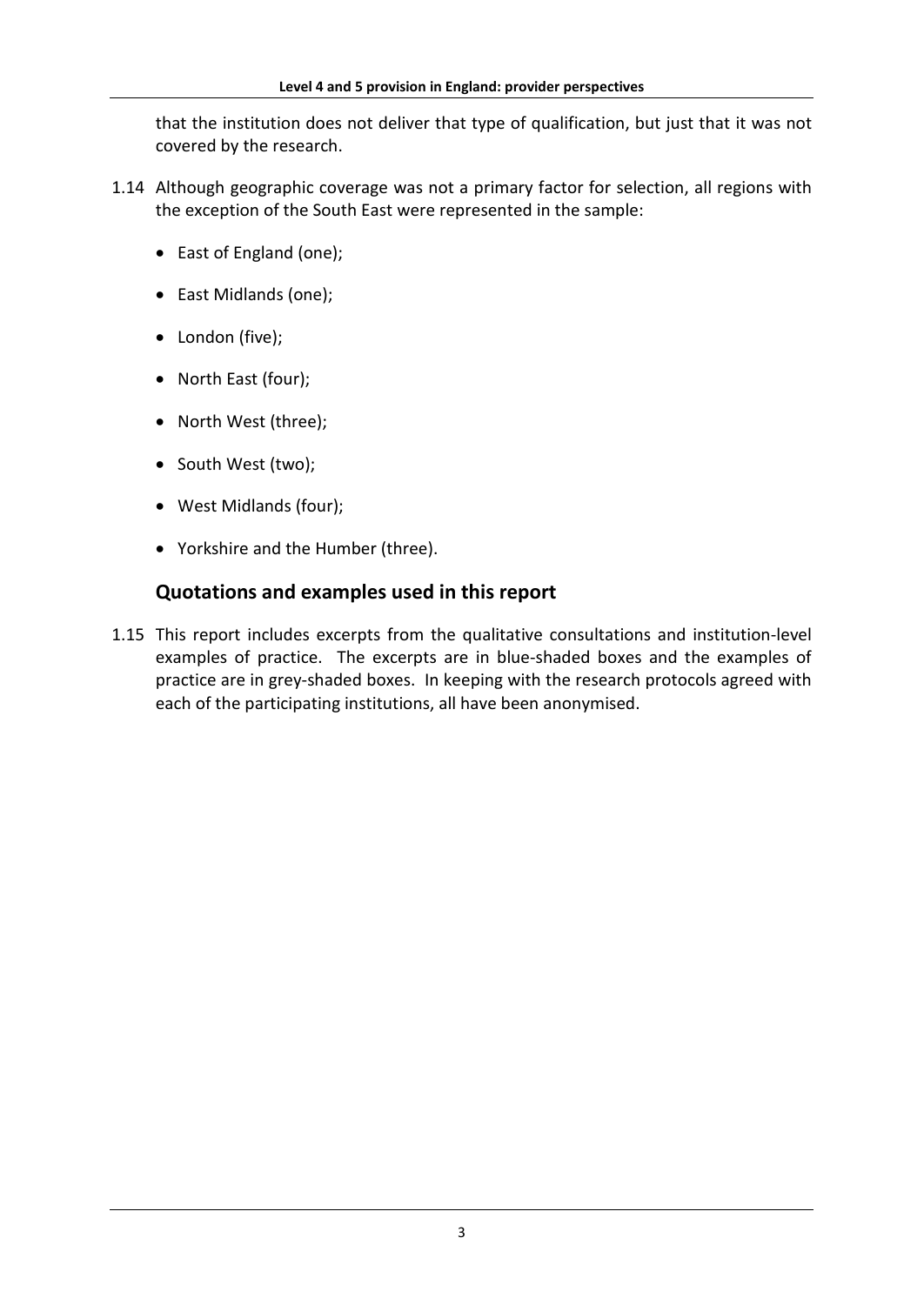| Table 1.1: Composition of the achieved sample |                                                         |                        |            |            |           |  |  |  |
|-----------------------------------------------|---------------------------------------------------------|------------------------|------------|------------|-----------|--|--|--|
|                                               | <b>Technical route</b>                                  | No. staff<br>consulted | Coverage   |            |           |  |  |  |
| <b>Type of provider</b>                       |                                                         |                        | <b>HNC</b> | <b>HND</b> | <b>FD</b> |  |  |  |
| <b>Further Education College</b>              | Agriculture, Environmental and Animal care              | 6                      |            | X          | X         |  |  |  |
| University                                    | Agriculture, Environmental and Animal care              | 3                      | X          | X          | X         |  |  |  |
| Alternative Provider                          | Business and Administrative; Childcare and<br>Education | 2                      | X          | X          |           |  |  |  |
| Alternative Provider                          | <b>Catering and Hospitality</b>                         | $\mathbf{1}$           |            |            | X         |  |  |  |
| <b>Further Education College</b>              | Catering and Hospitality*                               | 5                      | X          | X          | X         |  |  |  |
| University                                    | <b>Childcare and Education</b>                          | $\mathbf{1}$           |            |            | X         |  |  |  |
| <b>Further Education College</b>              | <b>Childcare and Education</b>                          | 1                      |            |            | X         |  |  |  |
| <b>Further Education College</b>              | <b>Childcare and Education</b>                          | 1                      |            |            | X         |  |  |  |
| <b>Further Education College</b>              | Construction                                            | $\mathfrak{p}$         | X          | X          |           |  |  |  |
| University                                    | Construction                                            | 2                      |            |            | X         |  |  |  |
| <b>Further Education College</b>              | <b>Creative and Design</b>                              | 3                      |            | X          | X         |  |  |  |
| <b>Further Education College</b>              | Creative and Design*                                    | 10                     | X          | X          | X         |  |  |  |
| <b>Alternative Provider</b>                   | Creative and Design                                     | 3                      | X          |            |           |  |  |  |
| <b>Further Education College</b>              | Creative and Design*                                    | 3                      | Χ          | X          | X         |  |  |  |
| <b>Further Education College</b>              | Digital*                                                | 3                      | X          | X          | X         |  |  |  |
| University                                    | <b>Engineering and Manufacturing</b>                    | 1                      | X          | X          | X         |  |  |  |
| <b>Further Education College</b>              | Engineering and Manufacturing*                          | 3                      | X          | X          | X         |  |  |  |
| <b>Further Education College</b>              | Hair and Beauty*                                        | 3                      |            |            | X         |  |  |  |
| <b>Further Education College</b>              | Hair and Beauty*                                        | 1                      |            |            |           |  |  |  |
| <b>Further Education College</b>              | Health and Science*                                     | 1                      |            |            | X         |  |  |  |
| <b>Further Education College</b>              | Health and Science*                                     | $\mathbf{1}$           | X          | X          | X         |  |  |  |
| <b>Further Education College</b>              | Legal, Finance and Accounting                           | 1                      | X          | х          | х         |  |  |  |
| <b>Further Education College</b>              | Legal, Finance and Accounting*                          | 1                      | X          | X          | X         |  |  |  |
|                                               | <b>Totals</b>                                           | 58                     | 13         | 14         | 19        |  |  |  |

\*Consultations covered a wider range of subjects than the technical route indicated in the initial sample.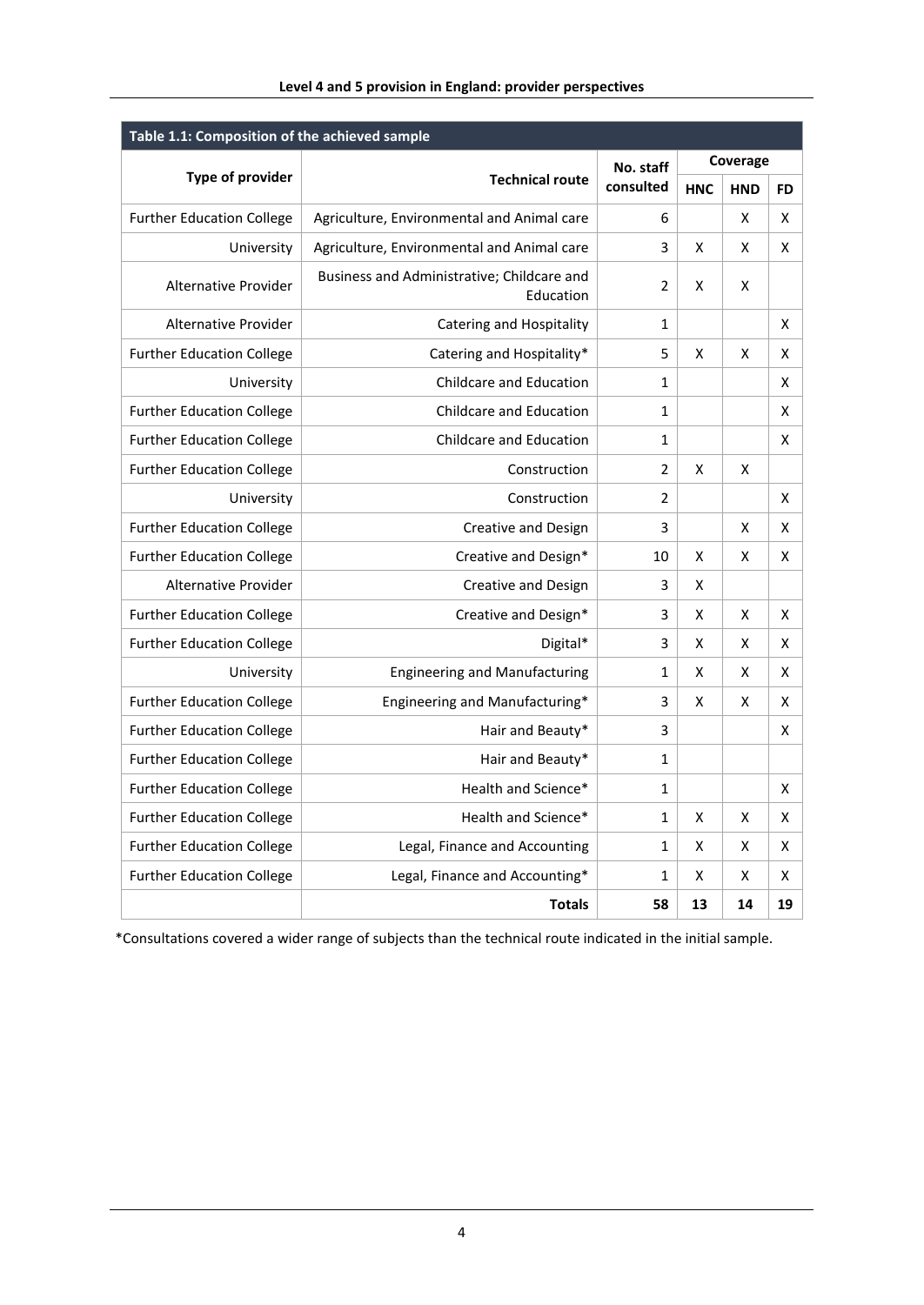# **2 VIABILITY OF LEVEL 4 AND 5 PROVISION**

# **Introduction**

2.1 This chapter summarises the feedback from providers on the viability of Level 4 and 5 provision. Key lines of enquiry under this theme included plans for increasing delivery at these levels, funding, regulatory models and the costs of delivery.

## **Expansion plans**

- 2.2 Providers were asked whether they intend to maintain, expand or reduce their current volumes of Level 4 and 5 delivery:
	- Eight of 23 plan to expand: routes include construction, childcare and agriculture, as well as across Level 4 and/or 5 as a whole;
	- 14 of 23 plan to maintain current levels;
	- No providers plan to reduce their Level 4/5 provision;
	- One provider is unsure, citing uncertainty about the impact of T-levels and apprenticeships as the main reason.
- 2.3 Summarised below, two main reasons are cited by providers for **maintaining their current levels of provision**. It is also worth noting that these providers often see maintaining provision as something of an achievement in itself.
	- **Demand:** based on published evidence, recent years have seen reductions<sup>[7](#page-12-0)</sup> in demand for part-time provision, including at Levels 4 and 5 due to funding changes and part-time learners being more debt-averse $8$ . Providers also report that full-time students who, in the past, are likely to have progressed from Level 3 to a Level 4/5 qualification are instead progressing to undergraduate degree programmes. They cite peer/family influence, unconditional offers from universities and a lack of impartial guidance as the main drivers behind this.

*"The bottom has fallen out of the part-time market and there are no signs of recovery in the short-term."*

*"As an institution, we are increasingly having to provide a solid case to students for pursuing Level 4/5 qualifications as opposed to going down the degree route. This is more difficult when students are given unconditional offers."*

*"We have a concern that students who would excel at Level 4 are being persuaded to step up to a degree where they may struggle."*

Heads of Higher Education at various Further Education Colleges

<span id="page-12-0"></span> <sup>7</sup> Further Education in England: Learners and Institutions, Centre for Vocational Education Research, February 2017.

<span id="page-12-1"></span><sup>8</sup> Understanding Part Time College Education, Saraswat et al., Association of Colleges, 2015.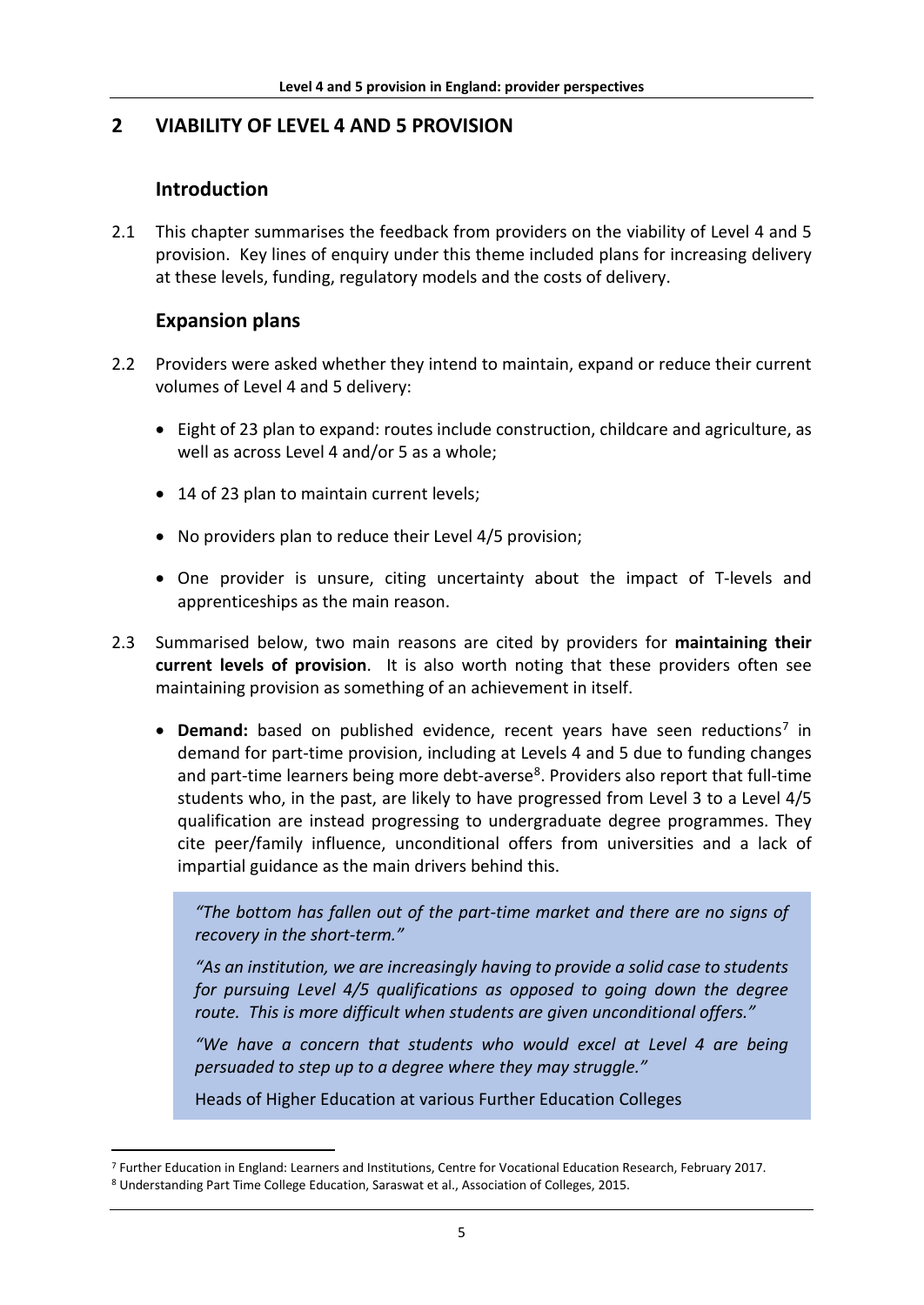- **Influence of apprenticeships:** providers are naturally aware of the policy imperative of apprenticeships and are working with employers to help them better understand the levy and associated policy changes. They expect to see growing demand for higher level apprenticeships, although none report that this has yet happened on a significant scale.
- 2.4 All eight of the institutions intending to **expand their Level 4 and 5 provision** are Further Education Colleges (the HEIs in the sample consider their primary growth area to be undergraduate degrees and postgraduate masters courses). Further Education Colleges' expansion plans are being made in response to:
	- **Local infrastructure developments and associated labour market need:** examples include responding to Local Enterprise Partnership-led capital investments and the local skills and training requirements that will be generated as a result.

*"The LEP has announced plans for significant expansion in STEM technology and we are gearing up to respond in relation to the skills that will be required."* 

Head of HE Skills, Further Education College

- **Increased demand**: examples are provided of employer-led and student-led increases in demand for Level 4 and 5 provision. One provider, for example, explains how local IT employers appear increasingly keen to recruit staff with high-level technical skills, rather than with degrees.
- **Gaps in their existing provision**: some providers identify a gap in local subjectspecific provision at Level 4/5, for example, where the only local progression route is to a university course. Other providers wish to provide a seamless progression route for their existing students by, for example, offering a Foundation Degree in Criminology for students completing Level 3.

# **Impact of delivery arrangements**

- 2.5 There is a relatively even split between providers who say that current delivery arrangements make it difficult to develop and deliver L4/5 provision (11) and those that did not (12).
- 2.6 Amongst those that did, the most commonly cited issues are:
	- **Staffing:** difficulties in recruiting and retaining appropriately experienced and qualified staff, recognising that pay and conditions are a function of the recruitment equation;
	- **Infrastructure:** including expansion capacity and (on a related point) access to capital investment;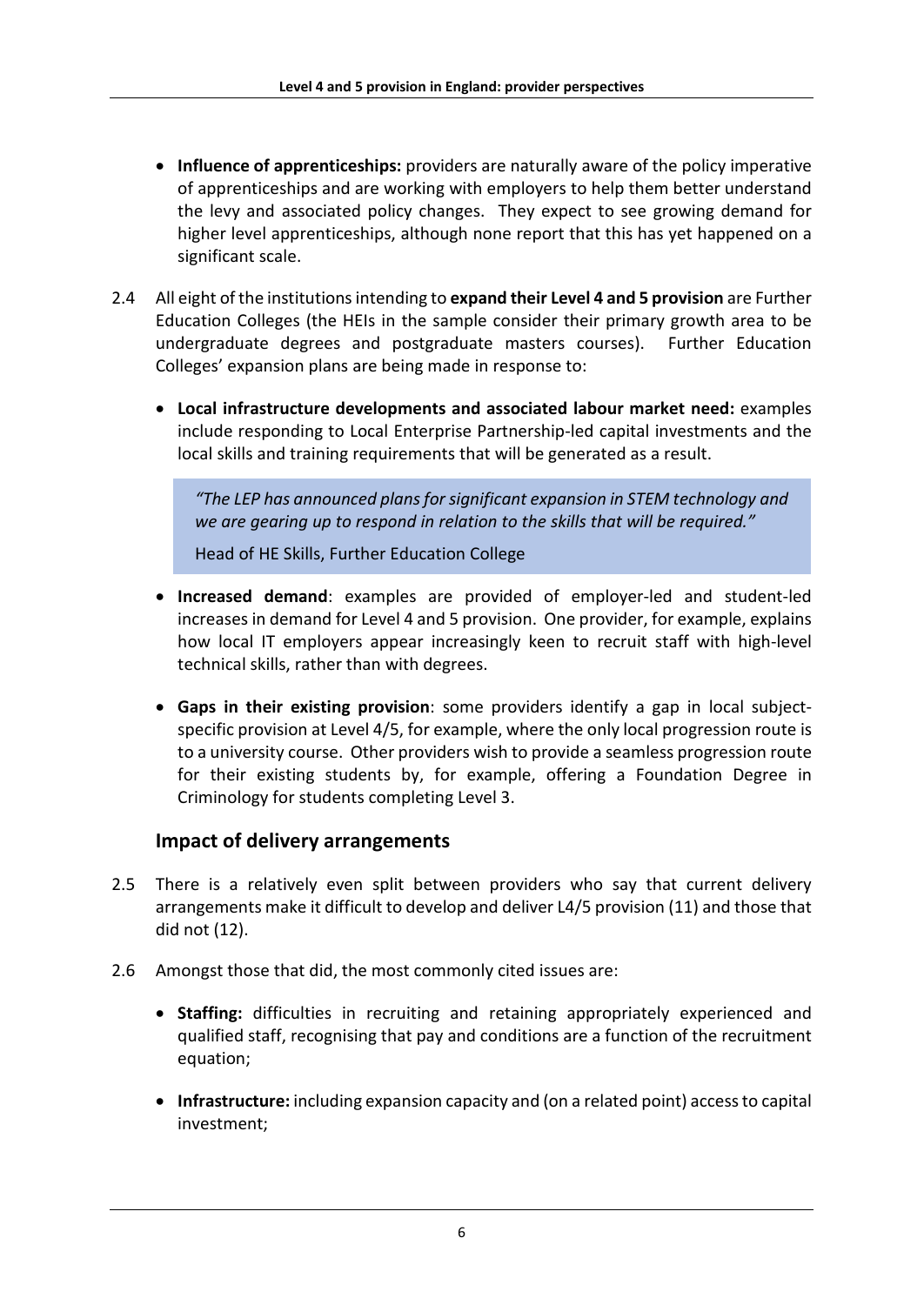• **Qualification criteria:** providers report that the quality assurance regime related to some qualification types is onerous, revised qualifications are more restrictive in terms of content (e.g. Jewellery HNC), and delivery and assessment criteria appear to have increased.

*"The incredible amount of scrutiny makes it difficult to deliver the HNC [in the creative and design technical route]."*

*"The new [Awarding Organisation] syllabus is more prescriptive."*

*"There are lots of hoops for students to jump through."* 

Tutors, Alternative Provider

# **Resourcing Level 4/5 provision**

2.7 All providers answered 'yes' to the question: "*Is the current level of funding sufficient to support quality provision at Levels 4 and 5?*". However, as explained below, beneath the headline results is a more complex picture.

#### **'Direct funding' v 'investment funding'**

- 2.8 Providers make a distinction between 'direct' funding (funding received from Level 4/5 fees) and other types of funding that support investment in Level 4/5 infrastructure and capacity.
- 2.9 There is agreement across the sample that 'direct' funding is sufficient to support Level 4 and 5 courses. However, providers also stress that reductions in Further Education funding nationally present barriers to investment at Levels 4 and 5 in terms of:
	- **Estates:** Further Education providers who wish to expand their Level 4/5 delivery (and distinguish this delivery from 'core' (Level 3 and below) delivery by having a bespoke HE space), cite lack of access to capital funds as a barrier to delivery;
	- **Equipment:** not being able to modernise the equipment used by Level 4 and 5 students such that it maintains industry-relevance; and
	- **Staffing:** not being able to attract sufficient good quality staff (including those currently working in industry) who can teach effectively at Levels 4 and 5.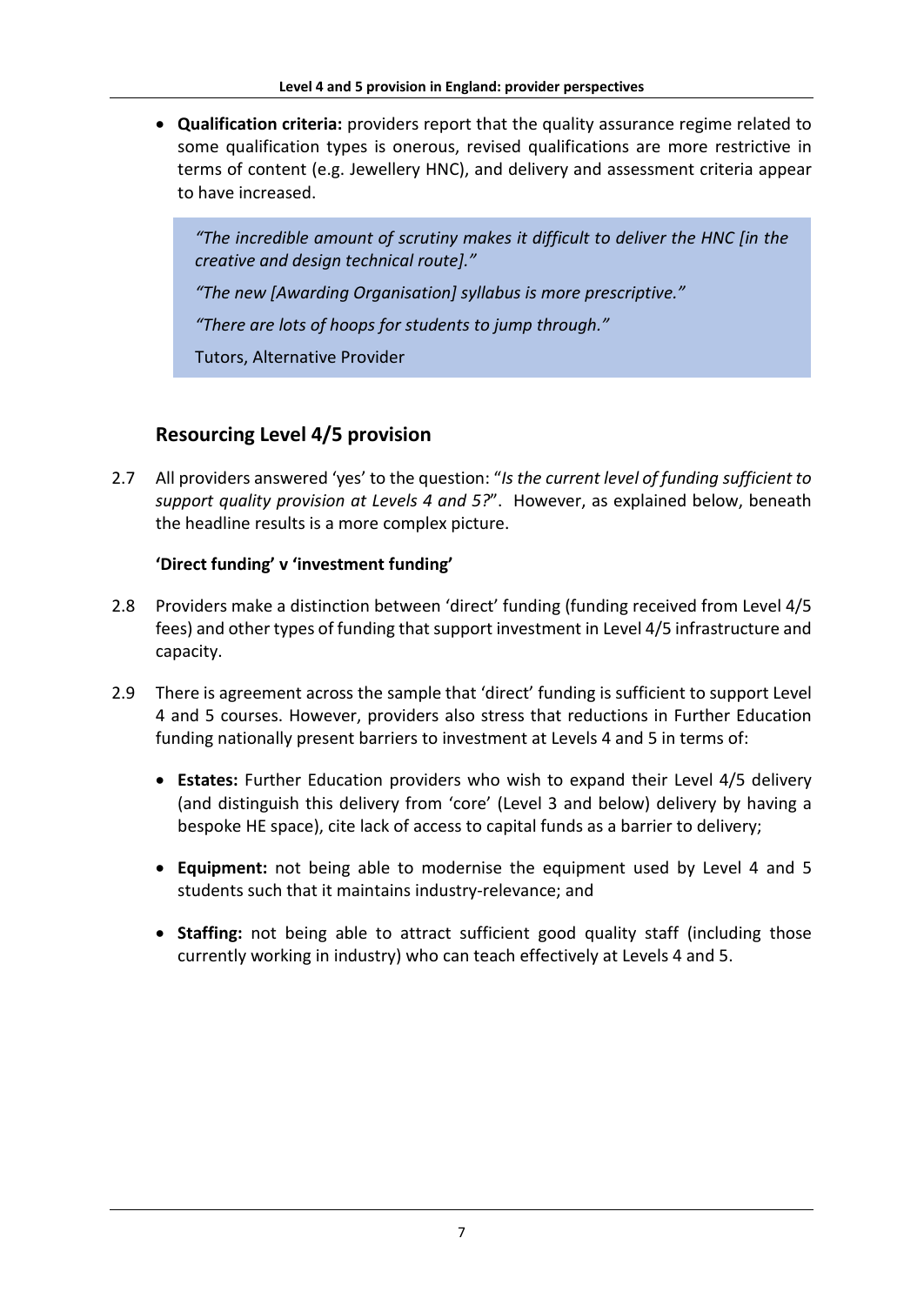#### **Resource allocation within Further Education Colleges**

2.10 The Further Education Colleges consulted reported that they mainly deliver courses below Level 4 but also offer some higher education courses. To use their resources effectively, these Further Education Collegestypically need tutors that are able to teach at Levels 2 and 3 as well as 4 and 5 (some also taught below Level 2), leading some in the sample to suggest that funding and staffing at Levels 4 and 5 is more challenging for them than it is for universities. The FE Colleges in the sample are also quite candid about their own strategic planning being skewed towards delivery below Level 4 as this accounts for a large majority of their total provision.

# **Regulatory model**

- 2.11 Views are fairly evenly split on whether the current regulatory model influences decisions over which Level 4 and 5 courses are delivered, with 12 providers stating that it is not an influence and 11 providers stating that it is an influence. All institutions that have awarding powers of their own (five) do not feel constrained by existing regulatory structures.
- 2.12 The key issues for those providers who say there is an influence are summarised below.

#### **Validation**

- 2.13 The relationship between validating Higher Education Institutions and Further Education Colleges is changing due to:
	- Increased competition for the same learners;
	- A view from some Further Education Colleges that Higher Education institutions are acting inflexibly in the development and accreditation of new programmes.
- 2.14 In addition, Further Education Colleges in the sample spoke of wanting greater value for money and of a desire to revise the validation fee structures currently in place. As such, examples were provided of Further Education Colleges reviewing their existing arrangements and making plans to move to a different validating institution.

*"We are weighing up the flexibility of self-accreditation versus the administration this would require and the fees we are charged and pass onto our students."*

*"The level of the validation fee is prohibitive."*

*"We are considering our options as part of our biennial review; we will not be staying with our current HEI."*

Heads of HE Provision, various Further Education Colleges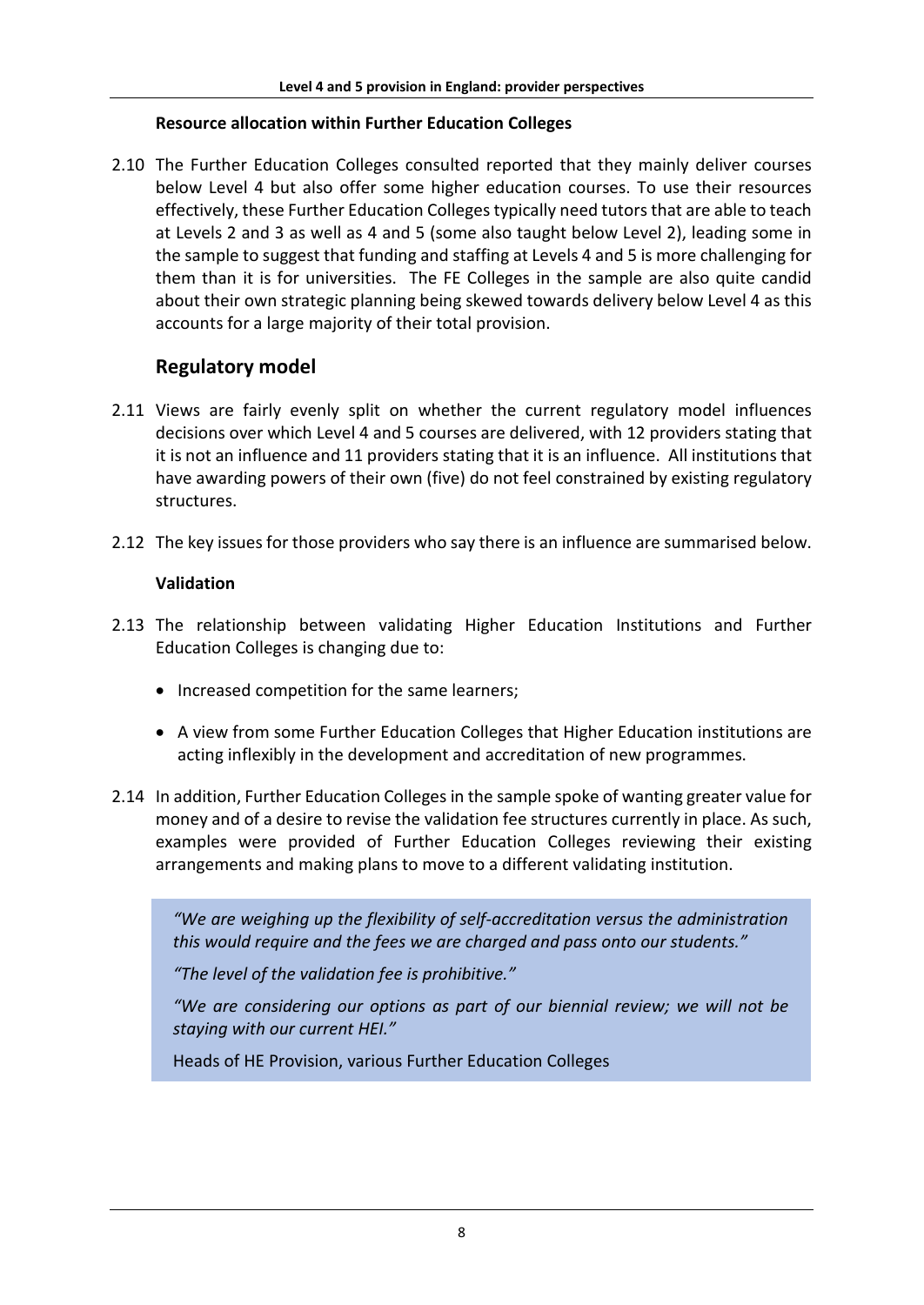2.15 Related to accreditation, there is evidence from this work of Further Education Colleges and universities increasingly operating in the same qualification space, e.g. where universities have introduced Year  $0^9$  $0^9$  courses targeted at students who are not considered ready for a full undergraduate degree programme. By contrast, the research also finds evidence of universities reporting that Further Education Colleges, especially the larger chains, are attempting to increase their share of the higher education market.

#### **Regulatory oversight**

- 2.16 Further Education Colleges speak of an increase in regulatory quality assurance and inspection regimes involving multiple different bodies (e.g. Ofsted and HEFCE) as having an impact on which qualification routes they choose.
- 2.17 At the time of the research, providers are unclear about the extent to which the Office for Students (OfS) will simplify the existing regime and what its relationship will be in relation to Higher Apprenticeships. The OfS is the new regulator of higher education in England from 1st April 2018, the date from which HEFCE ceased to exist.

## **Awarding Organisations[10](#page-16-1)**

- 2.18 Only one provider (an Alternative Provider) within the sample agrees that an Awarding Organisation had a role in influencing the Level 4 and 5 courses they deliver. This is because the Awarding Organisation in question is the sole provider of HNCs in the provider's specialist area.
- 2.19 More widely, although providers may have worked with certain Awarding Organisations for many years, fitness for purpose in terms of meeting learner and employer need is reported to be more important than staying with a given Awarding Organisation because of an existing relationship.

# **Costs of delivery**

- 2.20 None of the providers in the research sample indicate that cost has a significant influence on the balance of provision at Levels 4 and 5 (although that carries the caveat that courses have to be viable in terms of student numbers).
- 2.21 The feedback differs in relation to the extent to which cross-subsidy<sup>[11](#page-16-2)</sup> is used to support higher-cost subjects:
	- The majority of providers take the view that all qualifications should be able to make a positive financial contribution.

<span id="page-16-0"></span> <sup>9</sup> A Year 0 course typically acts as a foundation year to an undergraduate degree. Students who complete Year 0 are usually guaranteed a place on the first year of the associated degree programme.

<span id="page-16-1"></span><sup>&</sup>lt;sup>10</sup> A distinction has been made between an Awarding Organisation e.g. Pearson and validating organisation e.g. an HEI with Degree Awarding Powers, who is also an Awarding Body for qualifications at a higher level.

<span id="page-16-2"></span><sup>11</sup> Cross-subsidy was prevalent in faculties at the HEIs and in one Further Education College with a large engineering department.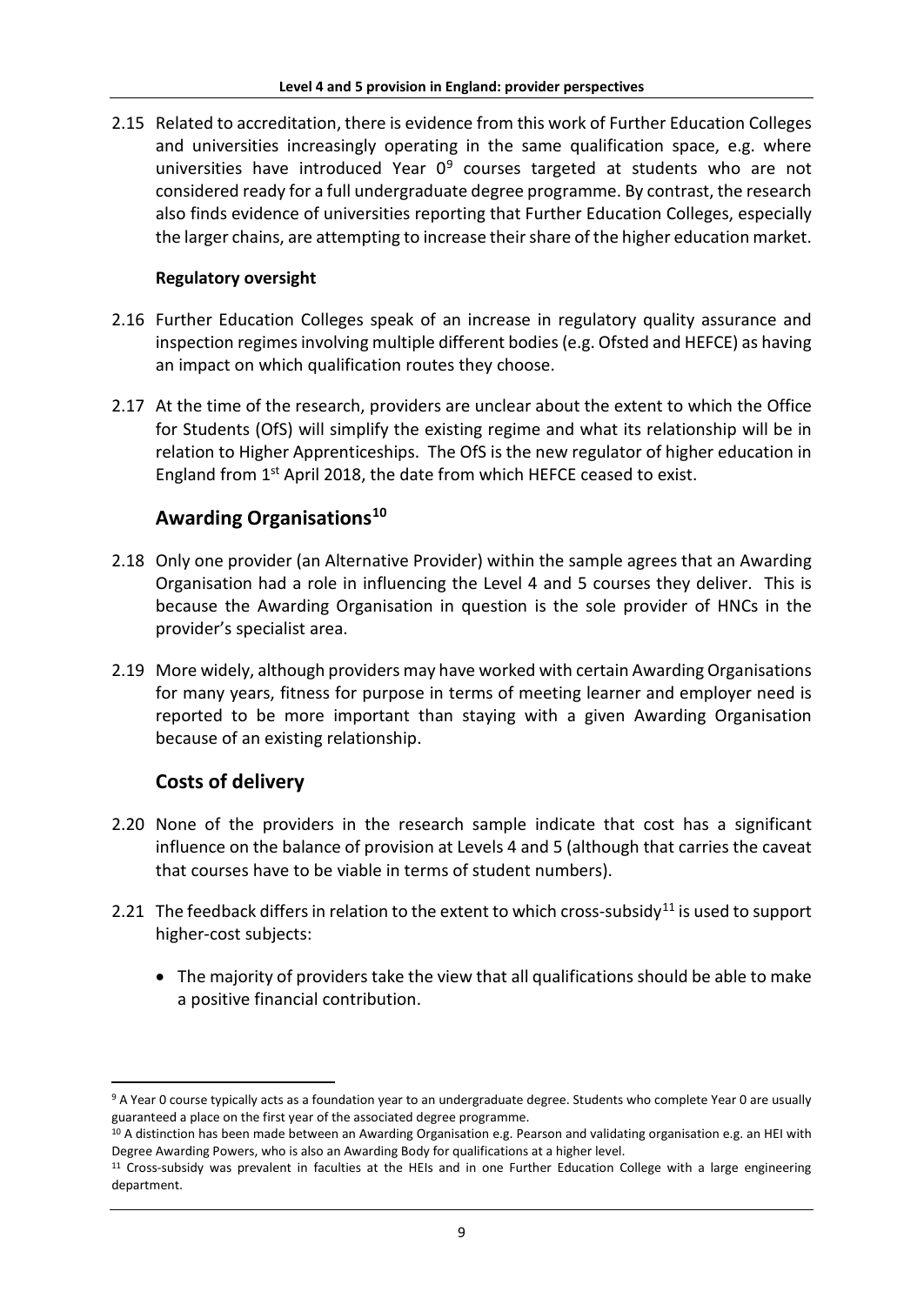• A minority suggest that as long as the overall contribution is positive within a department/school of study, cross-subsidy is allowed. One provider gives the example of quantity surveying courses being used to subsidise civil engineering courses.

# **Register of approved technical qualifications**

- 2.22 The Government's Post-16 Skills Plan proposed that for each of the 15 technical education routes, the Institute for Apprenticeships will maintain a register of approved technical qualifications at Levels 4 and 5 which are eligible for public subsidy through Government-backed student loans<sup>12</sup>. Seventy percent of providers in the sample (16 of 23) are willing to deliver courses from an approved register of qualifications as long as they fulfil fitness-for-purpose criteria:
	- **Demand-side factors:** ensuring that the qualifications are tailored to meet the expectations of employers, sector bodies and industry regulators;
	- **Cost:** courses need to be economically viable and the entry costs for developing any new courses should not be prohibitive;
	- **Progression:** the approved list will need to integrate with current provision and provide a clear map of progression to and from Level 4/5;
	- **Marketing:** the qualifications should be aimed at attracting students so that providers are able to clearly communicate and present the offer to potential students.
- 2.23 The providers who are not in favour are Alternative Providers who cited the uniqueness of their offer and a desire to maintain control over course content as the main reasons. There is, however, some agreement that an approved register of qualifications will help to map provision at Level 4/5, in terms of where it fits relative to T-levels and Level 6 provision. It is said that this information will also be of use to students and employers.

<span id="page-17-0"></span> <sup>12</sup> https://www.gov.uk/government/uploads/system/uploads/attachment\_data/file/536043/Post-16\_Skills\_Plan.pdf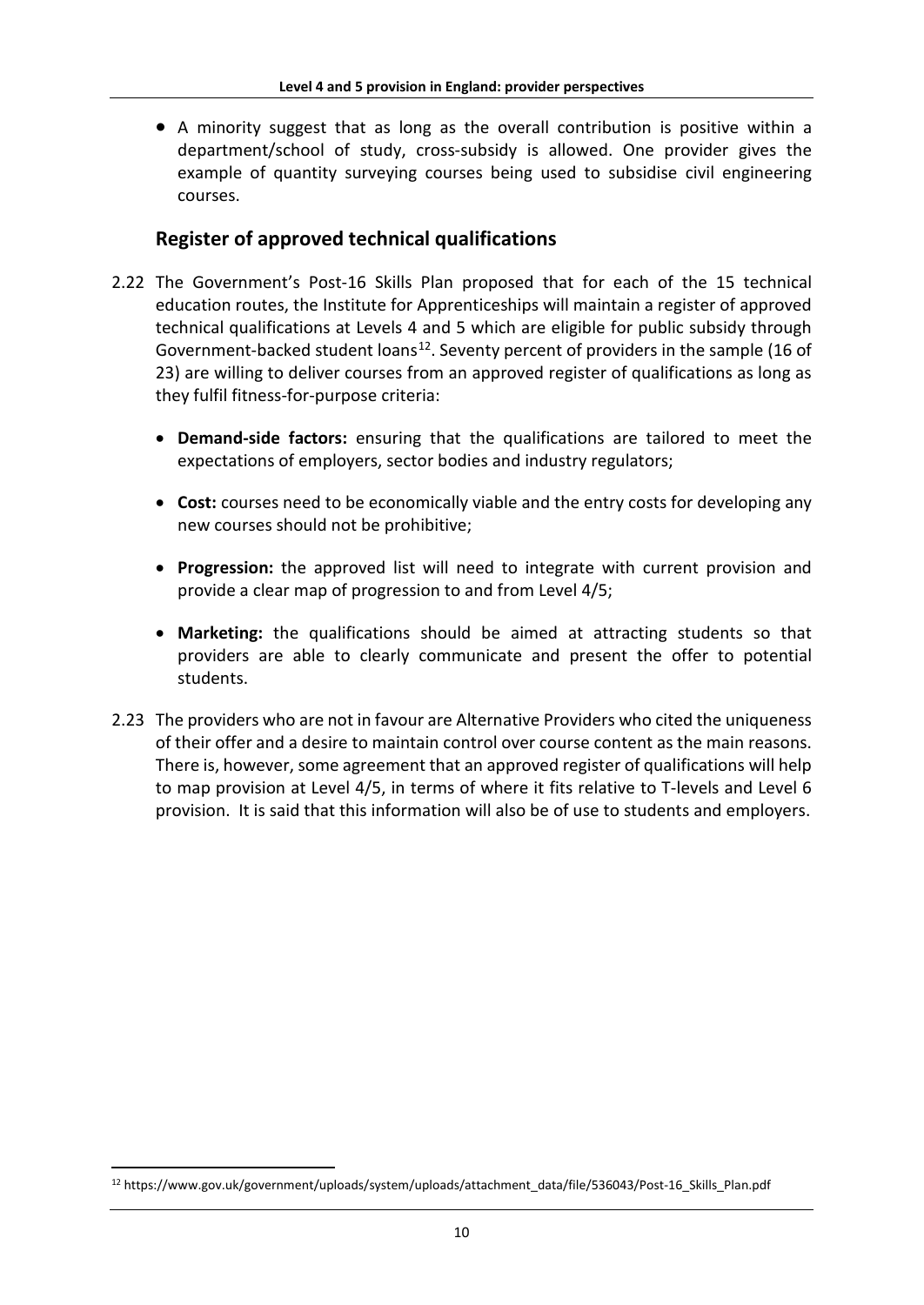# **3 LABOUR MARKET AND EMPLOYER ENGAGMENT**

# **Introduction**

- 3.1 This chapter presents the key findings from the research on employer engagement and labour market issues. It is separated into four main themes:
	- Employers' contribution to the design of Level 4 and 5 qualifications;
	- Employers' contribution to the delivery of Level 4 and qualifications;
	- Factors that affect employer engagement at Levels 4 and 5; and
	- Benefits to students of employers' involvement.

# **Employers' contribution to design**

- 3.2 With one exception, all the providers agree that employer input is important to the design of their Level 4/5 provision, although the responses vary by qualification type:
	- For **Foundation Degrees**, providers report that advice from the Quality Assurance Agency for Higher Education (QAA) is that 'employers are involved in the design and regular review of foundation degree programmes<sup>'[13](#page-18-0)</sup>;
	- For **HNCs and HNDs**, providers give fewer examples of local employers being involved in design, although there is a recognition that employers are very much involved in the design of the core criteria for the national certificates and diplomas. Feedback is also provided on how employers are having an influence on which optional modules are delivered.
- 3.3 The exception is one of the Alternative Providers in the sample. Staff at this provider acknowledge that their employer engagement strategy, while very important, is still to be fully implemented at the time of the research. The dialogue that the provider currently has with employers is less regular and less detailed than most if not all of the other providers in the sample.

#### **How providers involve employers in design**

- 3.4 The main routes through which providers in the sample obtain input from employers on qualification design are:
	- **Employer forums**: usually convened once or twice a year, these provide a platform for discussion on the needs of industry at different skills/qualification levels, skills gaps, and specific attributes/competencies that employers would like to see instilled within learners studying higher level technical qualifications.

<span id="page-18-0"></span> <sup>13</sup> QAA (2015): 'Characteristics statement: foundation degree'.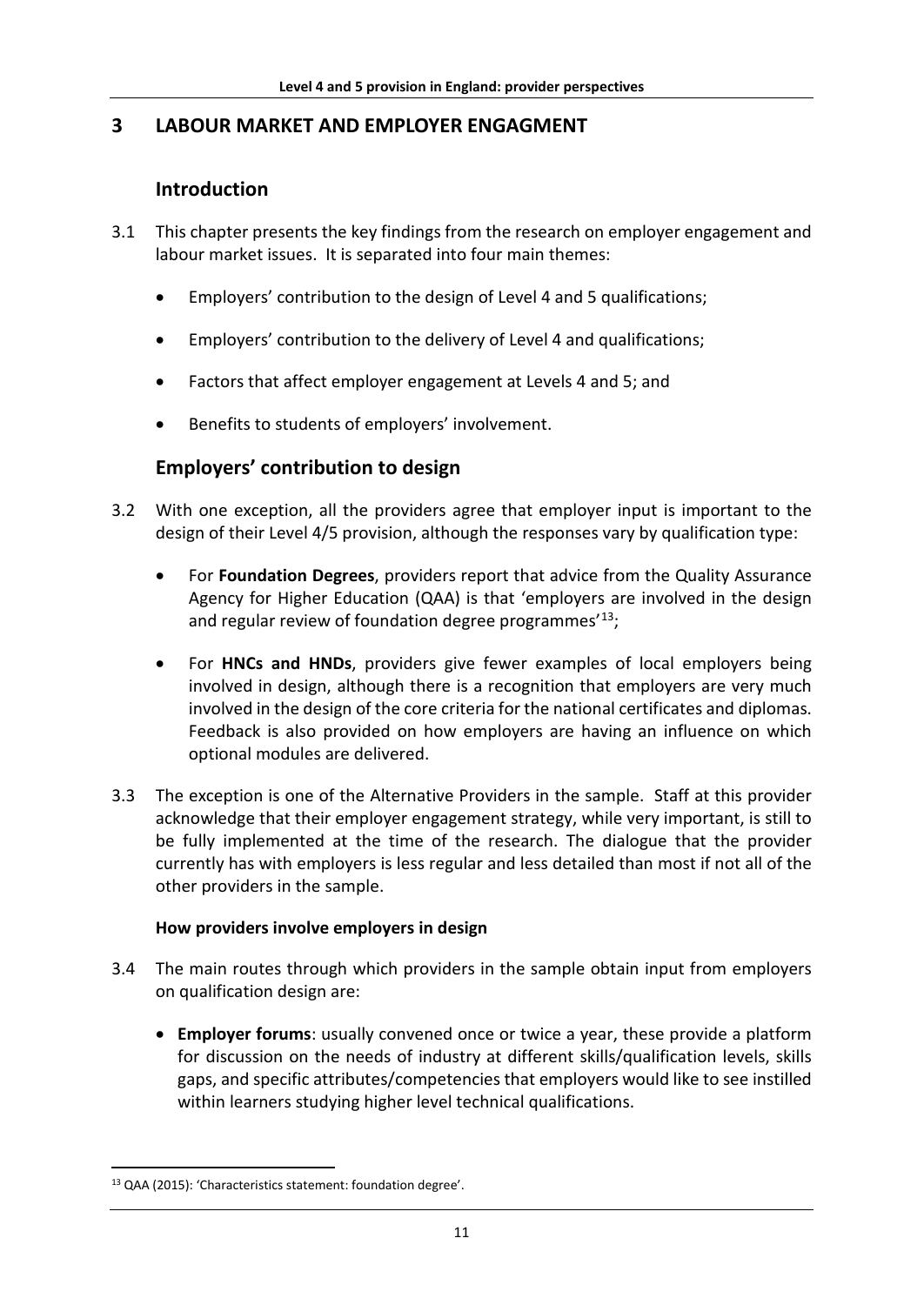*"We host regular events with industry partners and employer forums. Industry professionals feed back to us about our courses and tell us what they want to see in the future. It really helps us to keep our finger on the pulse."* 

Employer Engagement and Student Employability Lead, Alternative Provider

• **Feedback through surveys**: online surveys and email circulars enable providers to keep in touch with employers and gain valuable industry insight. Providers report that this can be a more flexible and less time-consuming approach than the formal forums.

*"We use employer surveys to do an annual health-check of our courses. We get lots of information on what employers like about the courses, what they don't like and what they would like us to change."* 

Head of Faculty, Further Education College

- **Validation and accreditation**: the quality assurance processes for some Level 4 and 5 qualifications, such as those in veterinary science, require providers to engage with employers and trade/professional bodies. Providers report that this helps to inform course content and strengthens the alignment with industry need.
- 3.5 There is broad agreement across the providers in the sample that involving employers in the design of Level 4/5 provision is relatively straightforward compared with involving them in delivery (the latter typically being more time-consuming for employers). Providers also stress that their employer engagement approaches are not qualification level specific, i.e. they try to involve employers at all levels relevant to their business needs and not just at Levels 4 and 5.
- 3.6 In terms of who leads on employer engagement, most providers highlight the importance of the networks and contacts of departmental teaching staff, including (where appropriate) the links they had maintained from their time working in industry. Employer engagement in design at Levels 4 and 5 (as at other levels) is the responsibility of more senior colleagues, typically with an institution-wide strategic remit.

## **Employers' contribution to delivery**

3.7 The commitment required for employers contributing to delivery is higher compared to design and therefore the range and number of employers involved is different. Providers identify three main types of activity through which employers contribute to the delivery of Level 4 and 5 provision. These are: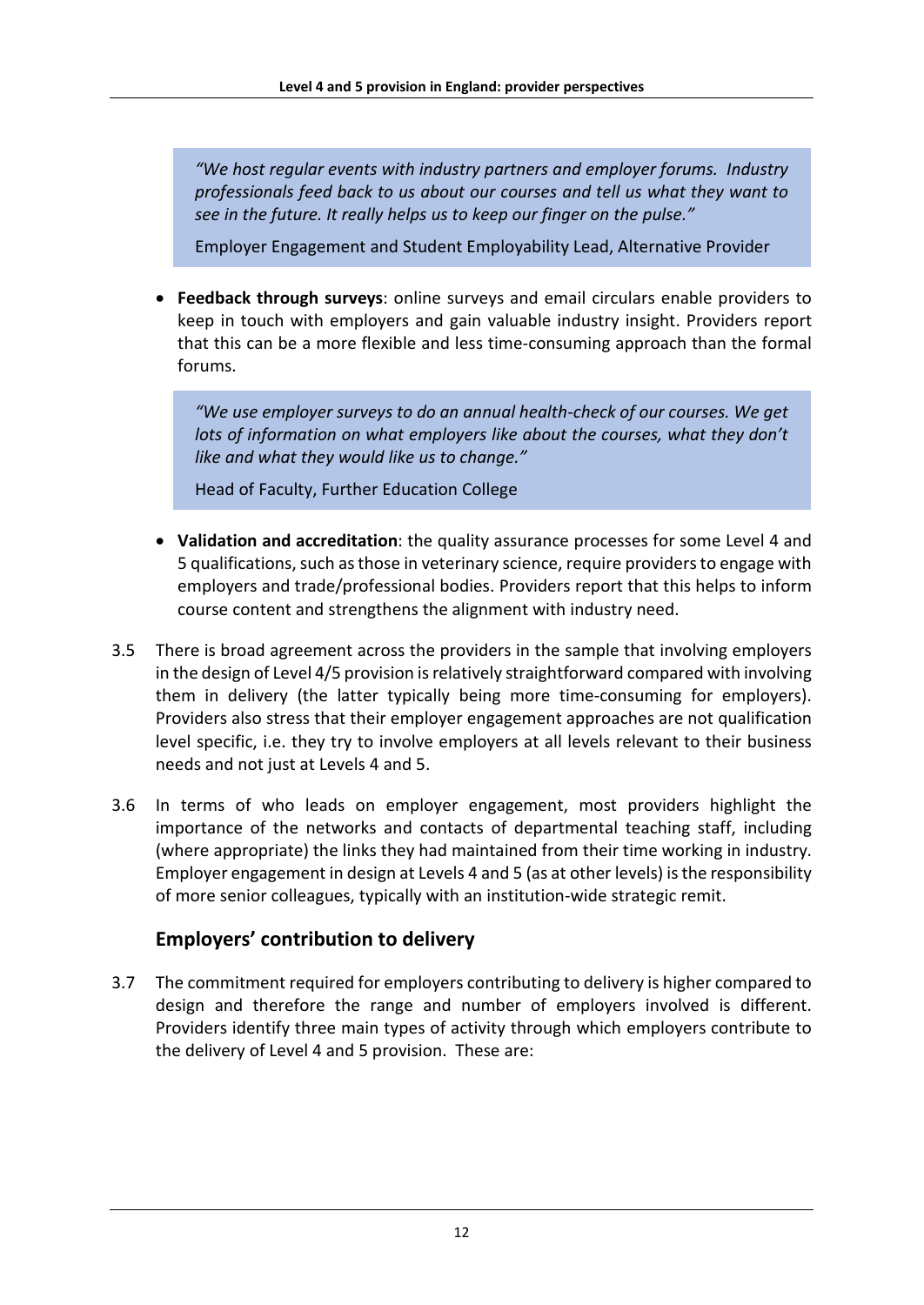- **Work placements:** for full-time Level 4 and 5 students, work placements are commonplace. Models differ across providers and employers: some prefer block placements whilst others prefer shorter but more regular placement episodes. Placements are arranged by the providers, although students are allowed, and in many cases encouraged, to arrange their own where possible.
- **Teaching staff working in industry:** three providers have recruited part-time teaching staff who continue to work in industry and provide their industry knowledge to the delivery of courses and often help to secure work placements. All providers feel that employer engagement is much easier when there are long-established contacts in place.

*"They [our teaching staff] work here but also have established self-employed businesses. Everyone has a 'black book' of contacts and we work hard to maintain those as it means we know which people are going to be receptive to engagement…"*

Head of Department, Further Education College

#### **Work placements**

A Further Education College was struggling to secure work placements for its construction students, including those at Levels 4 and 5. In response, they established a social enterprise to give students easier access to construction work placements and the opportunity to undertake real work on behalf of the clients of the social enterprise. The social enterprise enables smaller construction companies an opportunity to engage with the college in a meaningful way and have students work on their current projects.

• **Student projects:** live briefs and commissions allow employers to devise projects which expose students to world-of-work scenarios during their studies. Providers highlight the benefits of these briefs and commissions to students (industry insight, employability skills etc.) as well as the benefits to employers who often experience some form of positive business impact from the students' involvement.

#### **Live briefs and assessment**

A Further Education College that works with employers who provide students with project briefs related to live digital commissions. These briefs give students exposure to problem-solving and project design work similar to what they would experience in the digital workplace. Employers reportedly like to take part as it gives them a snapshot of local talent.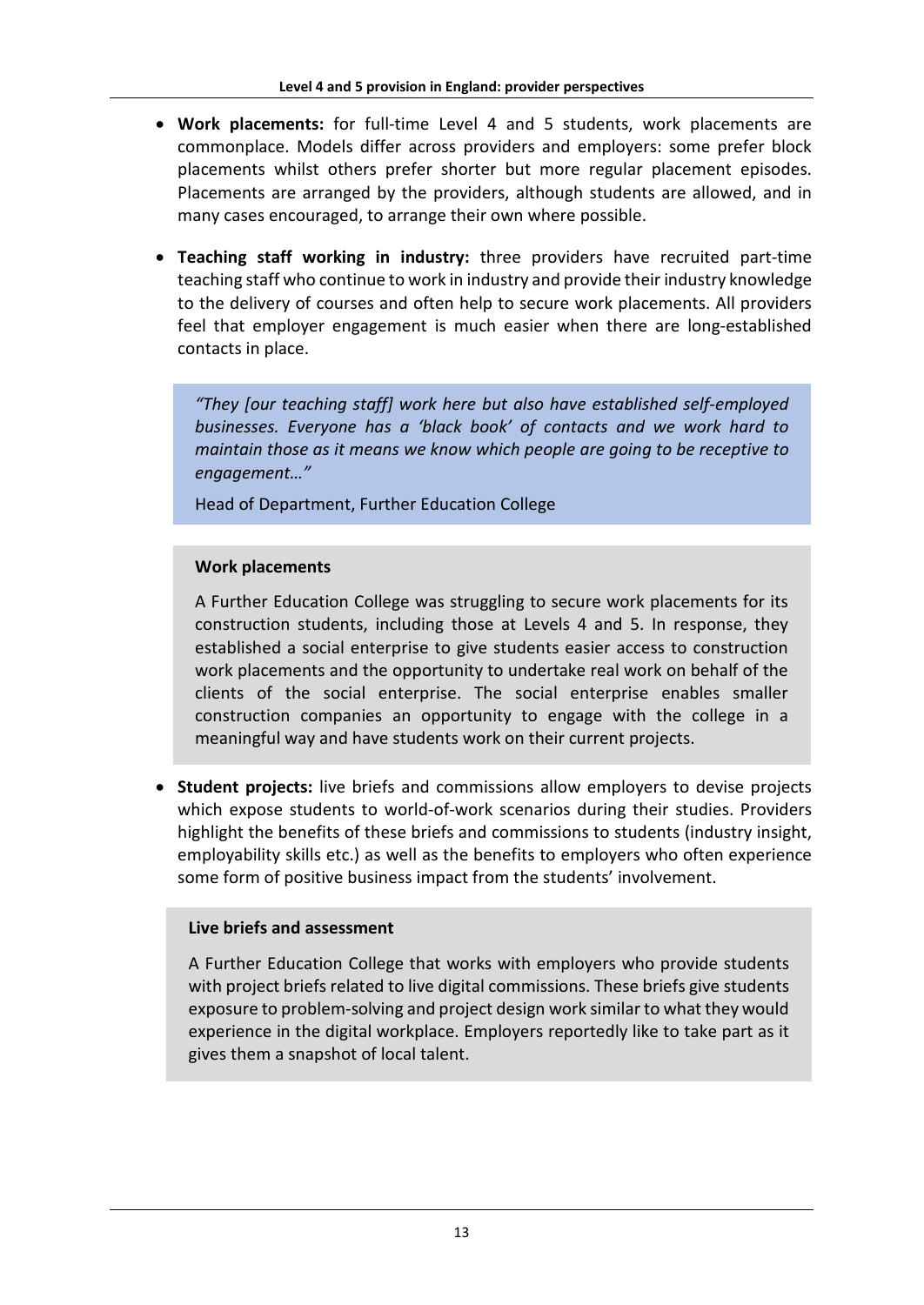#### **Showcase and inspiration days**

Showcase and inspiration days are held annually at one Further Education College. Employers are involved in judging competitions of student work and providing helpful hints and tips for coursework.

## **Factors that affect employer engagement**

- 3.8 In addition to time and resource commitments, the research identifies a range of other factors that can influence (or may in the future) the extent to which employers engage in Level 4 and 5 provision. These are:
	- **Sector structure:** providers report that in some sector/subject areas, such as childcare, education and agriculture, there tends to be a defined or regulated list of employers as well as established professional bodies. Other subject areas are less well aligned with clearly defined sectors, an example being business and administration. This can make the task of employer engagement more challenging.

*"On our childcare and education courses, to find employers we can do a Google search of nurseries, schools etc. When we want to find placements for our business students, it's much more difficult and takes us a lot longer."* 

Director, Alternative Provider

- **Whether students are employed and their employers are supporting their higher education studies:** there was mixed opinion amongst the 23 providers about the influence on employer engagement of large proportions of a Level 4/5 cohort being employed. For some providers, large numbers of students who are working and studying can create a pool of employers for providers to engage with; employers are invested in ensuring that courses are well-designed and delivered for their employees. However, for other providers, large numbers of employed students mean that employers are exclusively interested in their employees and are less willing to engage with the wider activities of the provider.
- **Employer size:** most providers in the sample engage primarily with SMEs and micro businesses. This can be challenging as these employers often have relatively little time to commit specifically to provider partnerships and can be less certain about how they can contribute and, in return, benefit. The challenges are amplified in sectors with very high concentrations of smaller employers (e.g. creative and design).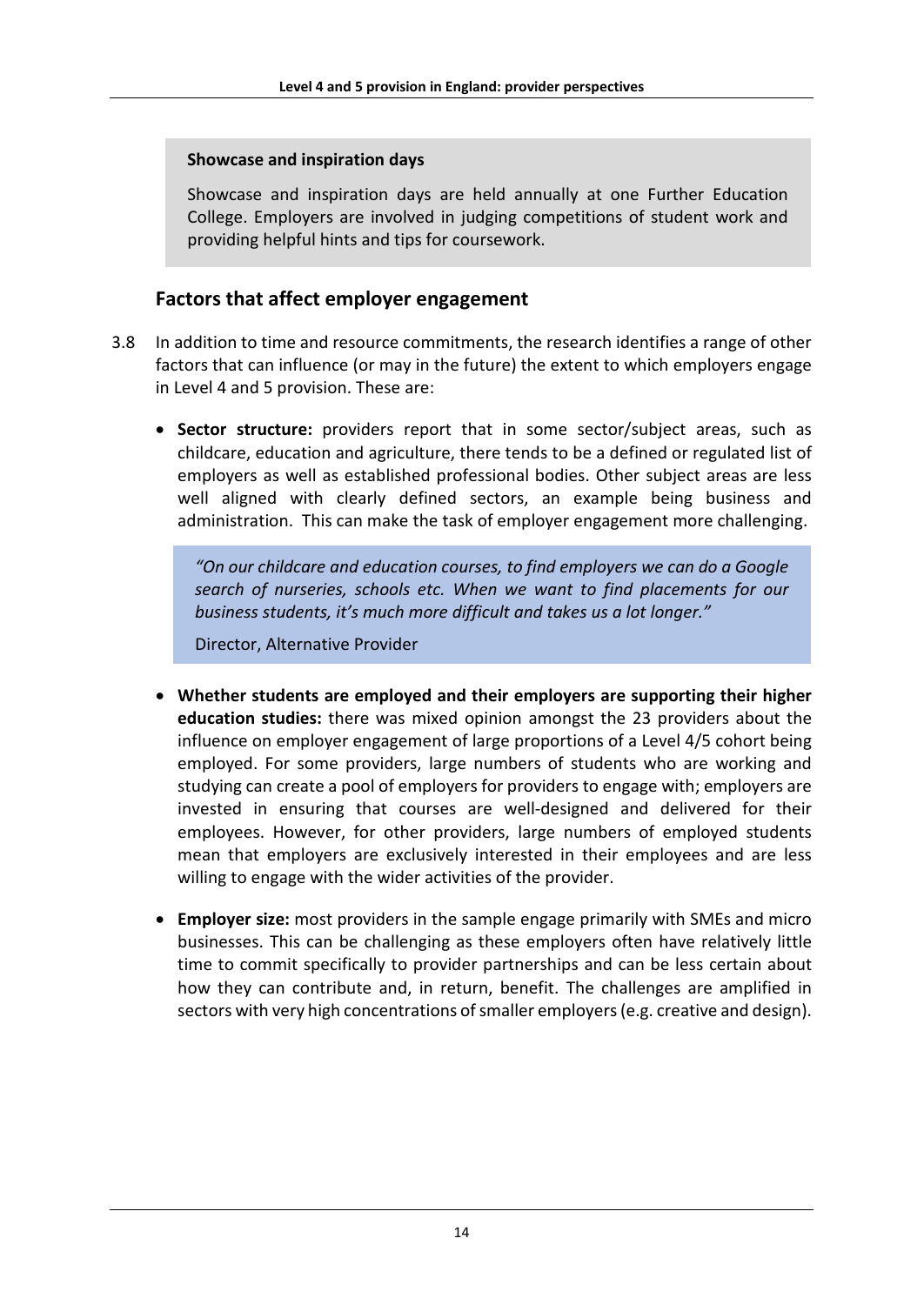*"With 10,000 small employers [in the city] and no big employer [in the jewellerymaking sector], the market is not geared towards placements, especially at this level [Level 4 and 5]. They don't have enough time and students often lack specialist skills so end up being under-used. Small organisations also don't have the time to fill out health and safety forms or assessment forms…."*

Head of Department, Further Education College

- **Competition in the local area:** especially in areas with relatively high numbers of HE providers, competition for employers' attention and support is very high, in some cases leading to 'placement fatigue'. The research finds examples of providers offering incentives in response; one university offers free/discounted training to employers that engage.
- **Competition across levels:** it is noted amongst providers in the sample that additional investment will be needed to ensure that they can deliver meaningful opportunities for work placements for Level 4/5 students as well asthe minimum 45 day work placement requirement for T-levels.

*"There is a serious danger of disengaging employers by asking them to be involved in lots of different things. Feedback from our employer boards suggests that with apprenticeships and T-levels, there are major worries about fitting everything in."* 

Principal, Further Education College

• **Impact of apprenticeships:** the general view of providers in the sample is that it remains too early to predict with certainty how apprenticeship policy changes will impact on employer engagement. Although none of the 23 providers report that their employer engagement was limited to apprenticeships, there were some concerns that as employers increase their apprenticeship activity, this may impact on other activity.

#### **Effects of apprenticeships**

A large provider of courses in the agricultural, environment and animal care technical route raised serious concerns about the impact of the apprenticeship levy on the availability of work placements for other types of courses, e.g. Foundation Degrees. One of their key employers has recently made a decision to reduce the number of work placement opportunities they offer in order to increase their capacity for apprenticeships and degree apprenticeships.

Director of Learning and Teaching, Further Education College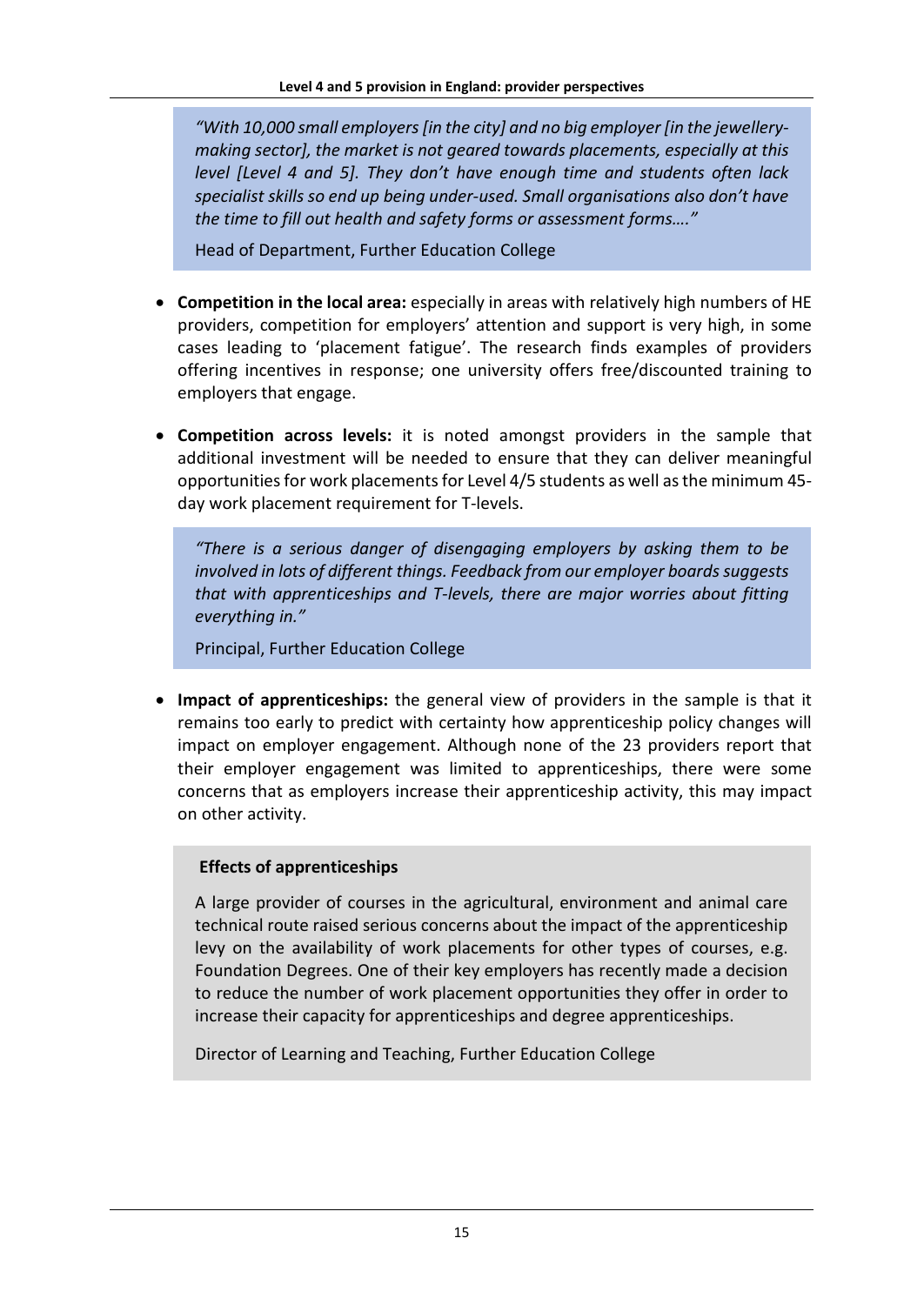• **Locality of employer:** over half (13) of the providers in the research sample engage primarily with employers in their local area. Seven providers engage with both local and national employers and three mainly with national employers (this tends to be linked to subject specialisms and there being relatively few other providers nationally offering the same provision). One Further Education College reported significant recent growth in Level 4 and 5 provision by establishing a relationship with a large national organisation based 200 miles away from the college site.

# **Benefits for students of employers' involvement**

- 3.9 There is unanimous agreement across the research sample that students benefit from employers being involved in the design and/or delivery of Level 4 and 5 courses. The main benefits that they report are:
	- Developing technical skills and knowledge that are of relevance to industry and which may therefore help to improve their employment prospects;
	- Developing entrepreneurial skills (particularly important in sectors with high concentrations of self-employment such as creative and design);
	- Developing transferable and soft skills, such as self-confidence, work readiness and adaptability; and
	- Having the opportunity to apply theory or technical knowledge in a vocational context.

*"Employer input leads to students gaining placements and employment as a result of good work and getting to showcase to employers their skills and potential".*

*"Around 90% of our students go into employment and 60%* [in our specific industry] *which we think… is due to placing employers at the heart of all of our courses".* 

Heads of Faculty, HEI

3.10 Some providers (albeit to a more limited extent) also note benefits of employer input into the design of courses, through ensuring that courses are applicable to the world of work and meet the skill needs of employers. One provider notes that employer input into the design of courses provides the essential groundwork for other student benefits and helps create a network of contacts to draw on for engagement during delivery. Interestingly, providers are less likely to attribute improvements in student achievement to employer input compared to course content, pedagogy or college-wide improvement strategies.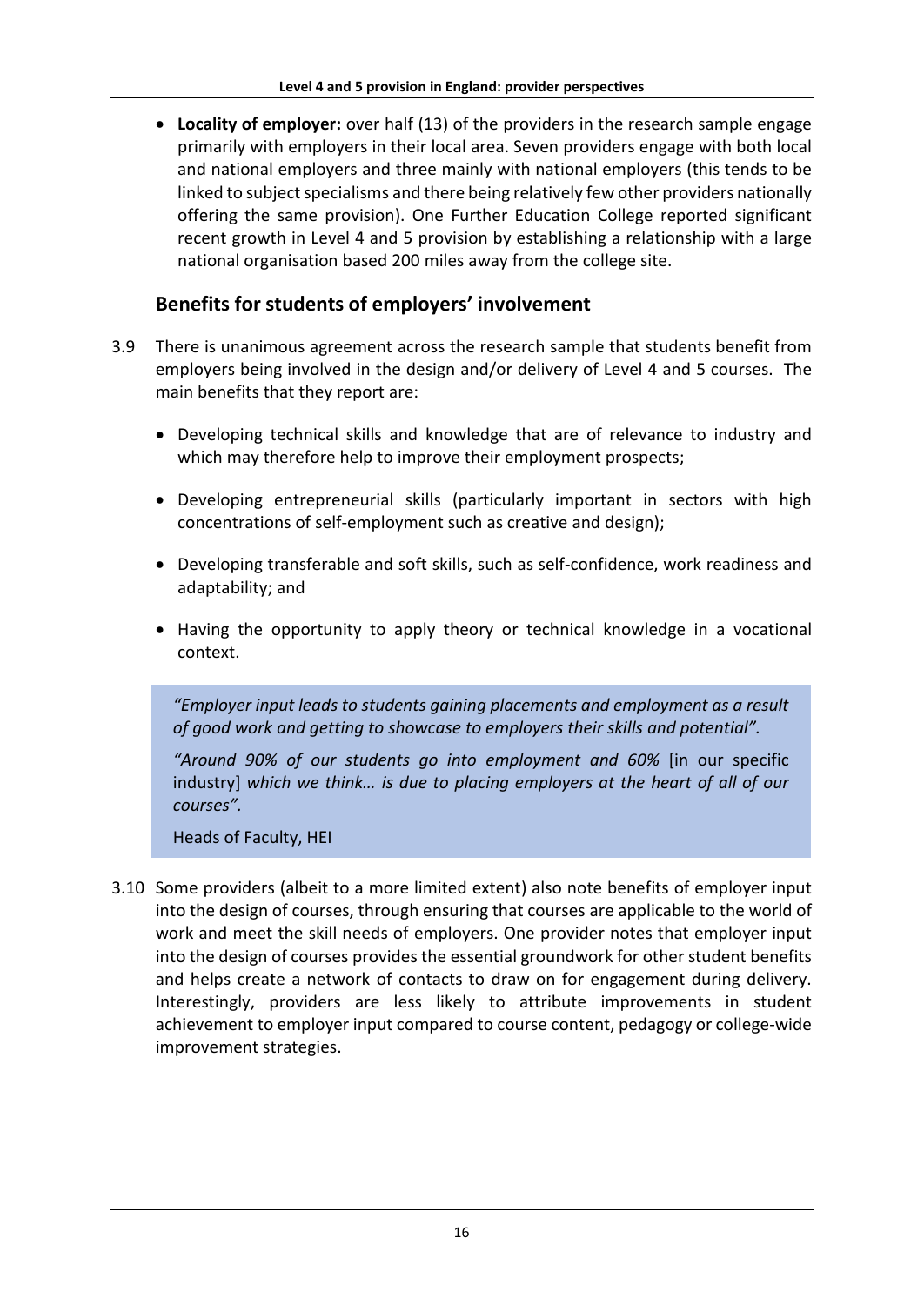# **4 WIDENING PARTICIPATION**

# **Providers' perspectives on students' views**

- 4.1 More than two-thirds of the providers in the sample (16 of 23) report that, in their view, they were confident that students who pursue qualifications at Level 4 and 5 recognise the value of these qualifications in relation to their future prospects. The main reasons cited for this include:
	- **Employability benefits:** students report to value the industry-relevant skills they can gain through study at Level 4 and 5 and recognise that there are employers who also value their skills at this higher level, leading to stronger employment and/or development prospects below graduate level;
	- **Opportunity for progression:** Level 4 and 5 qualifications are, in many sectors, well regarded by employers, and they also provide the basis for progression to a full undergraduate degree; and
	- **Financial benefits/savings:** lower course costs and associated costs (e.g. living costs) than on a three-year degree programme;
- 4.2 Providers that are less sure about the value that students attach to Level 4 and 5 provision tend to cite subject/sector-specific reasons. For example:
	- Providers report that certain sectors, such as hospitality and catering, have progression routes that are not dictated nor especially influenced by the achievement of qualifications (or at least not qualifications beyond Level 3). As such, there is less significance attached to qualifications in those sectors than there is in others (e.g. those that are STEM-based).
	- Conversely, for some sectors, university degrees are the preferred progression route in terms of post-Level 3 activity (civil and mechanical engineering were cited during the research). Providers also spoke of a changing mindset amongst some employers whereby other higher level qualifications – and especially higher and degree apprenticeships – are being seen as having equivalent or even greater value than degrees, for example, for specialist roles within the IT industry.

# **Access to financial support**

4.3 Sixteen of the 23 providers in the sample were of the view that students' access to financial support often affects their choice to study at Levels 4 and 5. This can be influenced by their attitude to debt/loans, their existing commitments in terms of family and finance and their age. The influence of access to financial support is most prevalent amongst certain groups: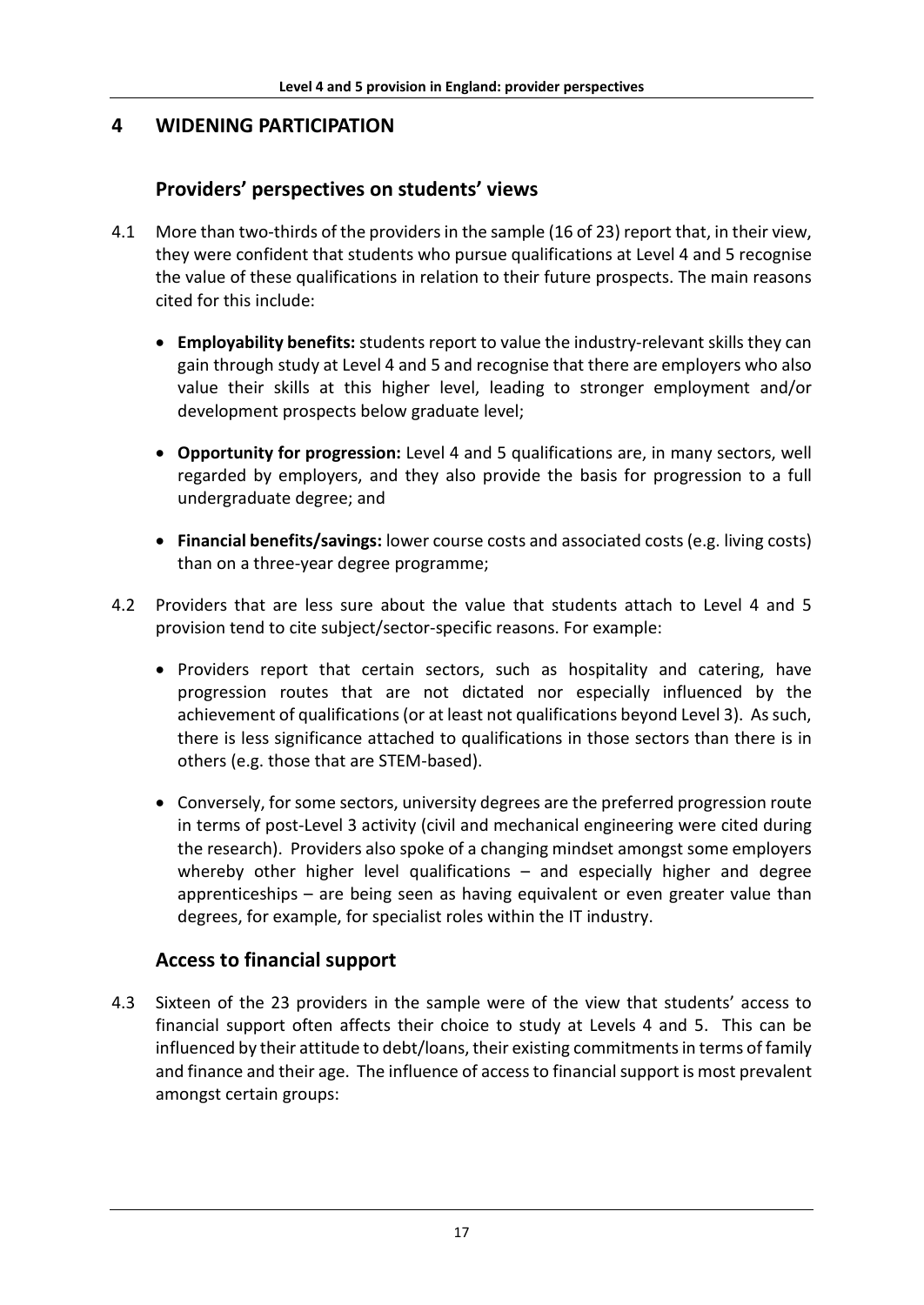- Part-time students;
- Mature students (especially those with families and associated financial responsibilities);
- Students from lower socio-economic backgrounds;
- Disabled students (a few providers linked this to changes surrounding Personal Independence Payments (PIPs), Disabled Students' Allowance (DSA) and Education, Health and Care (EHC) assessments.
- 4.4 Staff at one HEI explain that student numbers on their Foundation Degree had decreased by 75% over the past four years. They attributed this primarily to funding and specifically to reductions in support offered by the local authority for students pursuing Early Years Professional Status. Staff at another provider report that the absence of maintenance loans for part-time students was acting as a barrier to participation in parttime study, especially in sectors characterised by low pay.

*"Students [Early Years] are being put off by a lack of funding as they don't want to get into debt. The removal of financial support from the local authority over the last four years has had a major impact."* 

Head of Faculty, HEI

## **Marketing of provision**

- 4.5 All 23 providers answered 'yes' to the question, "*Do you actively market your provision?*", although none said that their Level 4 or 5 provision was marketed in a way that was necessarily different to other aspects of their provision. The approaches that they cited include:
	- Open days;
	- Careers and UCAS fairs;
	- Social media;
	- School outreach work (although, at the time of the research, the extent to which they ease with which they could arrange and deliver that outreach work differed considerably from school to school);
	- Employer engagement.
- 4.6 Providers also cite STEM insight days for young women and taster days for potential students whose parents had not been to university, although not with the same regularity as the points above.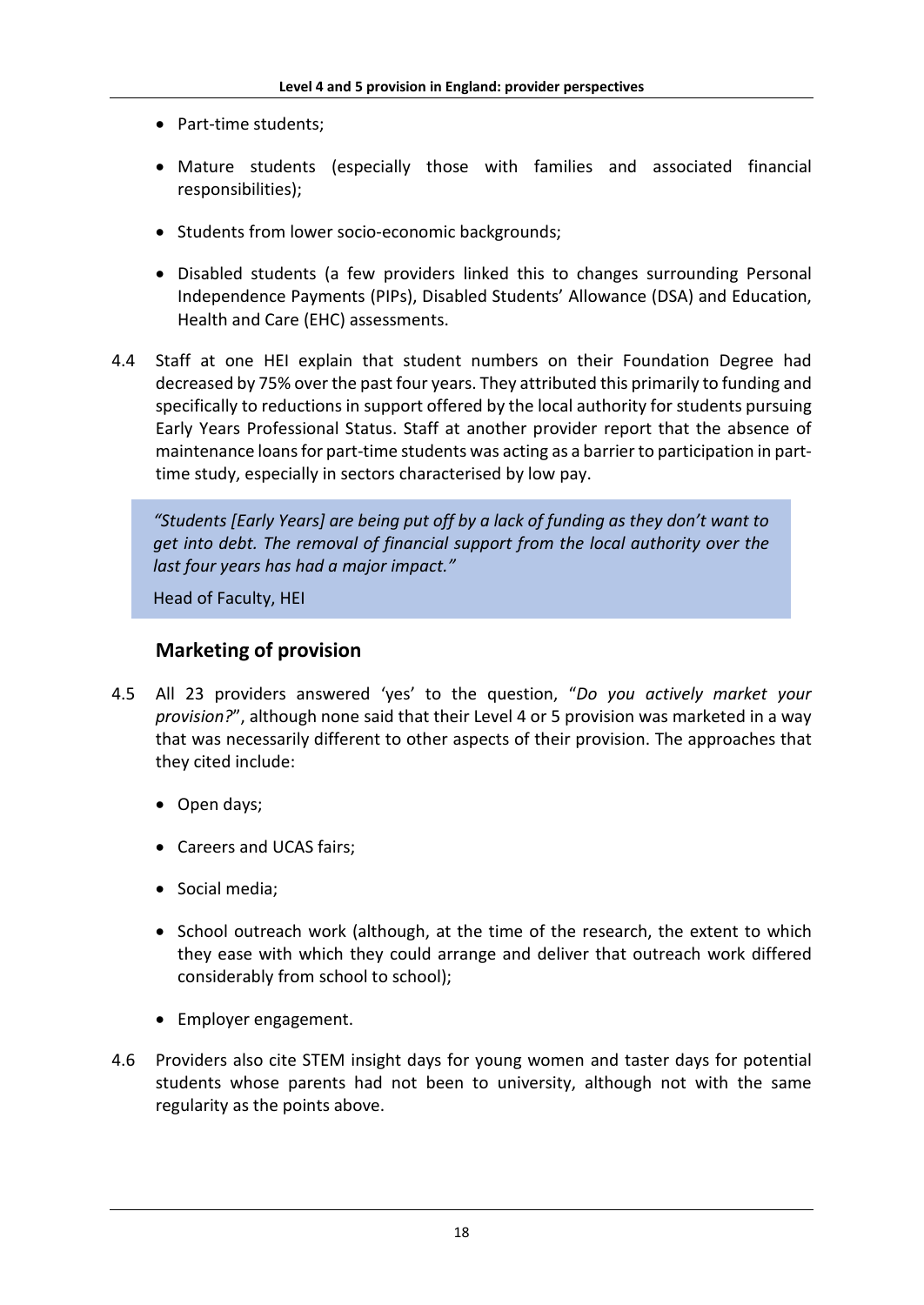# **Hard-to-reach groups**

# **Recruitment**

- 4.7 The difficulties that providers cited in terms of recruiting hard-to-reach groups at Levels 4 and 5 add to what is already a very well-established evidence base. For example, they spoke of women being more difficult to recruit for STEM and construction courses, and of men being less likely to undertake childcare and some creative and design qualifications.
- 4.8 Providers also reiterate the earlier point that recruitment can be influenced by the ways in which Level 4 and 5 qualifications are (or are not) valued within different sectors. In those sectors which appear to value them less, recruiting students from lower socioeconomic groups is made difficult as there is less of an obvious 'reward' for their participation.
- 4.9 A small number of providers are not able to identify any specific groups that are harder than average to recruit (that is not to say that they don't have any issues with recruitment, but that no groups stand out as being demonstrably more challenging than others). They attribute this to the inclusive nature of the subject areas on which they were consulted during the research, for example music or business administration, and the diversity, in socio-economic and ethnicity terms, of their catchment areas.
- 4.10 Providers consistently report that all members of staff within their institutions have a role in widening participation and that widening participation needs to be a wholeorganisation ethos rather than something assigned to one individual(s).

## **Retention**

- 4.11 The majority of providers report good rates of retention amongst Level 4 and 5 students. The only difference of note by learner type is that employed students are reportedly easier to retain due to employer loyalty agreements and pay/promotion prospects being linked to course completion.
- 4.12 Across Level 4 and 5 learners as a whole, time pressures, childcare commitments and mental/physical health problems are said to be more common reasons for drop-out than financial issues.

# **Information for Level 3 students**

4.13 Amongst the Further Education Colleges consulted for the research, the Careers Education, Information, Advice and Guidance (CEIAG) provided tends to focus on advising current Level 3 students, specifically about progression opportunities to Level 4/5 within the college or to external providers if appropriate. It was acknowledged that although current Level 3 students already have standard information about their College, they still need to be convinced about continuing their studies with them to a higher level.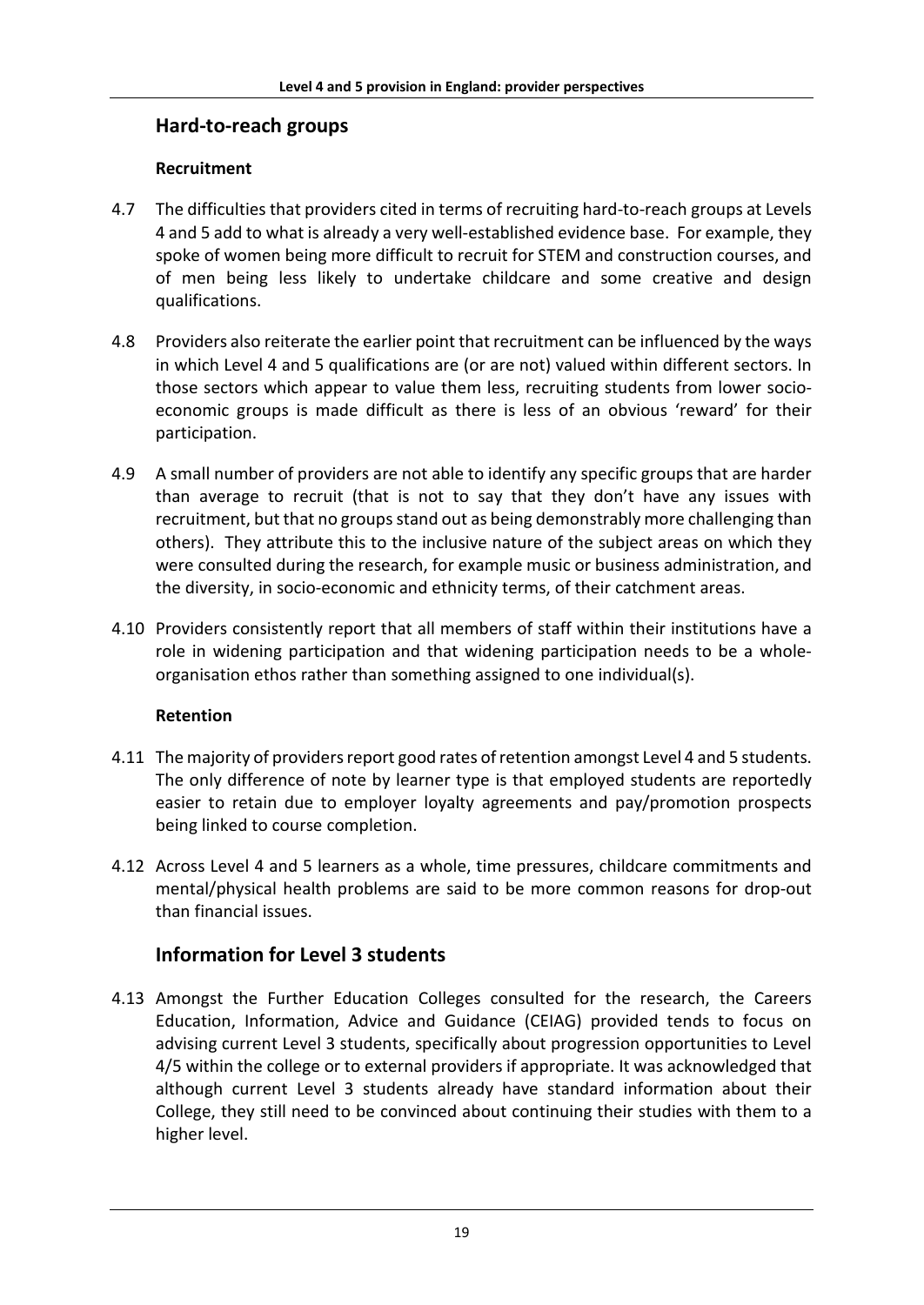A large provider of Level 4/5 courses in London runs HE launch events for students who are finishing their Level 3 qualification and potential new students. This involves running workshops, masterclasses and lectures to help students make decisions to study at Level 4/5. It also provides students with an opportunity to ask questions of staff and current L4/5 students about the range of programmes on offer, get advice on applying and the interview process and discuss finance options.

Principal, Further Education College

#### **Progression into Level 4/5**

- 4.14 For the Further Education Colleges consulted, the decrease in part-time study places additional importance on the internal progression of Level 3 students as a source of Level 4 and 5 recruitment. Although the majority of these Further Education Colleges report good rates of progression from Level 3 to Level 4/5, the current progression rates are the minimum required to ensure Level 4/5 courses are maintained.
- 4.15 Where progression ratesfrom Level 3 to Level 4/5 are relatively low, providers attribute this to:
	- **Learner readiness:** i.e. where students completing Level 3 courses are not ready for Level 4 (and/or may have little interest in progressing to that level).
	- **Sector need and expectation:** as previously reported, certain sectors perhaps most notably catering and childcare – are perceived to have relatively low demand for qualifications above Level 3 and progression rates to Level 4 and above are therefore low.
	- **Competition:** i.e. the attraction of undergraduate degree study.

# **Student destinations**

- 4.16 In addition to the point on sector need and expectation (see above), the providers identified two main factors that influence students' decisions about their post-Level 4/5 destinations:
	- **Type of Level 4/5 qualification:** providers delivering Foundation Degrees report that full-time students are more likely to progress on to further study than those studying HNCs or HNDs. Providers attribute this to Foundation Degrees often being seen as a stepping stone to a full undergraduate degree, whereas HNCs and HNDs are more often viewed as qualifications in their own right.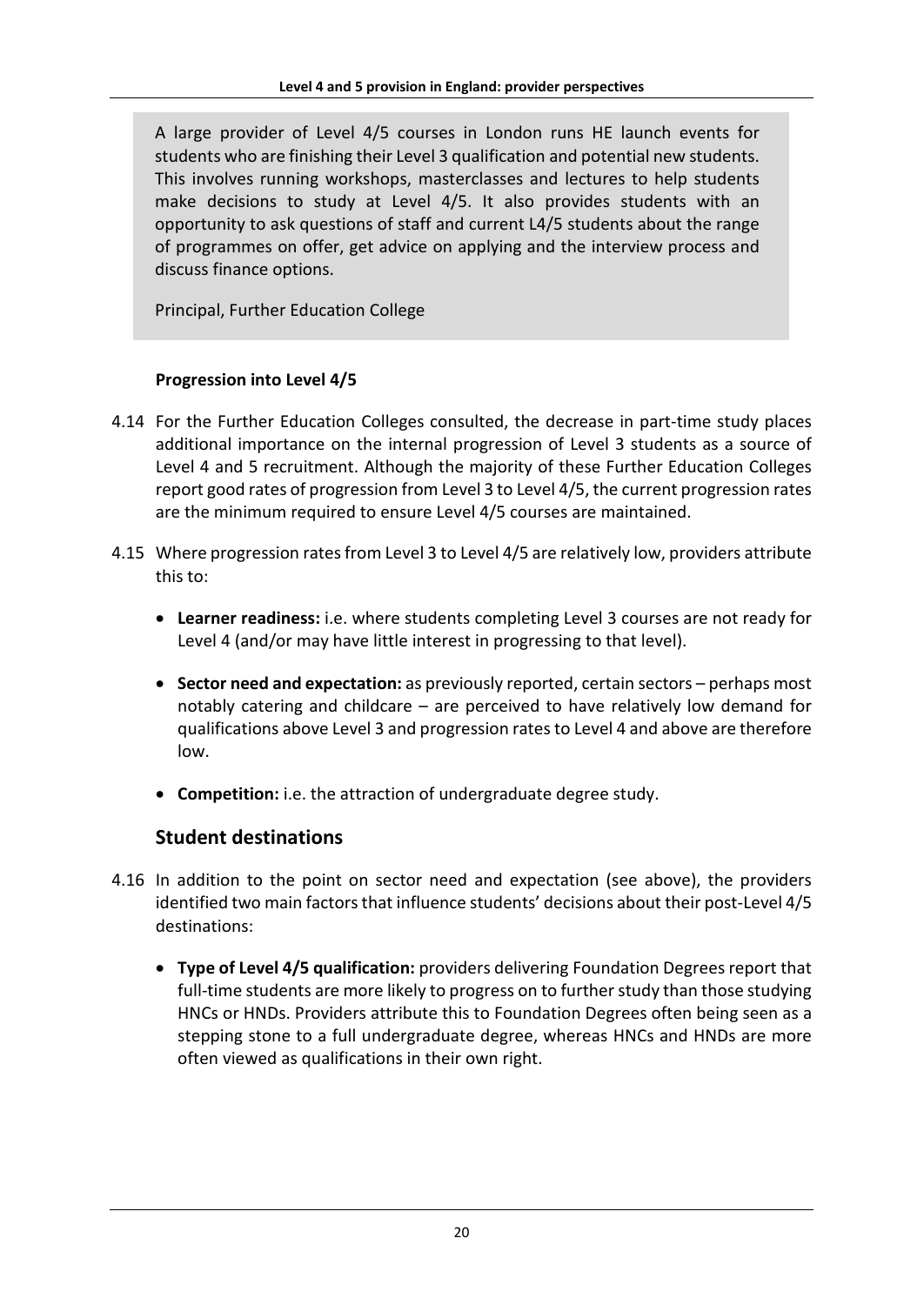• **Student demography:** providers report that younger students tend to be more inclined to progress onto a degree, whereas mature students tend to be more debt adverse and want to spend less time out of the workplace. However, many providers were aware of younger students going into employment and then returning to study Level 4/5 qualifications later, potentially in a different format such as part-time or distance learning.

# **Travel to study**

- 4.17 Seventeen of the 23 providers report that students tend to travel locally or regionally, indicating consistency across provider type and subject area. Five providers state that they recruit nationally (four HEIs and one Further Education College), and one Alternative Provider reports predominately recruiting international students.
- 4.18 The four HEIs consulted, who would potentially be expected to have a more national reach, also predominately recruit Level 4/5 students locally or regionally. Three providers that specialise in specific sectors recruit nationally, and one of them recruits internationally. One provider notes a link between the increase in cost of fees and accommodation and the rising number of local and regional students. Students want to save money, and this often results in them living at home whilst studying.

# **Impact of student number control changes**

- 4.19 There is a mixed response to the question about whether the decision to lift the cap on student number controls, announced in December 2013 and taking effect from the 2015/16 academic year<sup>[14](#page-28-0)</sup>, had affected the intake of Level 4/5 students. Most providers (13) felt that there has been no impact and some providers (four) have contracted their Level 4/5 provision as a result of increased competition. Four providers have noticed other effects, for example, their learners focussing on Level 6 (degree) entry as opposed to Level 4/5 progression, and two providers are unsure about the impact.
- 4.20 One impact of the changes to student number controls has been the extent to which providers within local areas have sought to collaborate over similar types of provision. The research identified three main models:
	- **Formal collaboration**: this is where local providers (Further Education Colleges and HEIs) have agreed which institutions will deliver which qualifications at which level. This will include the sharing of resources including the joint marketing of delivery providing a seamless progression route from Level 3, through Level 4 and 5 and onto Level 6.
	- **Informal agreement**: providers have a common understanding of which organisation is best placed to deliver different qualifications at different levels. There is no formal agreement underpinning this arrangement and it has the risk of breaking down if one institution decides to deliver the same/similar qualification already being delivered by a local provider.

<span id="page-28-0"></span> <sup>14</sup> http://www.hepi.ac.uk/wp-content/uploads/2014/09/Clean-copy-of-SNC-paper.pdf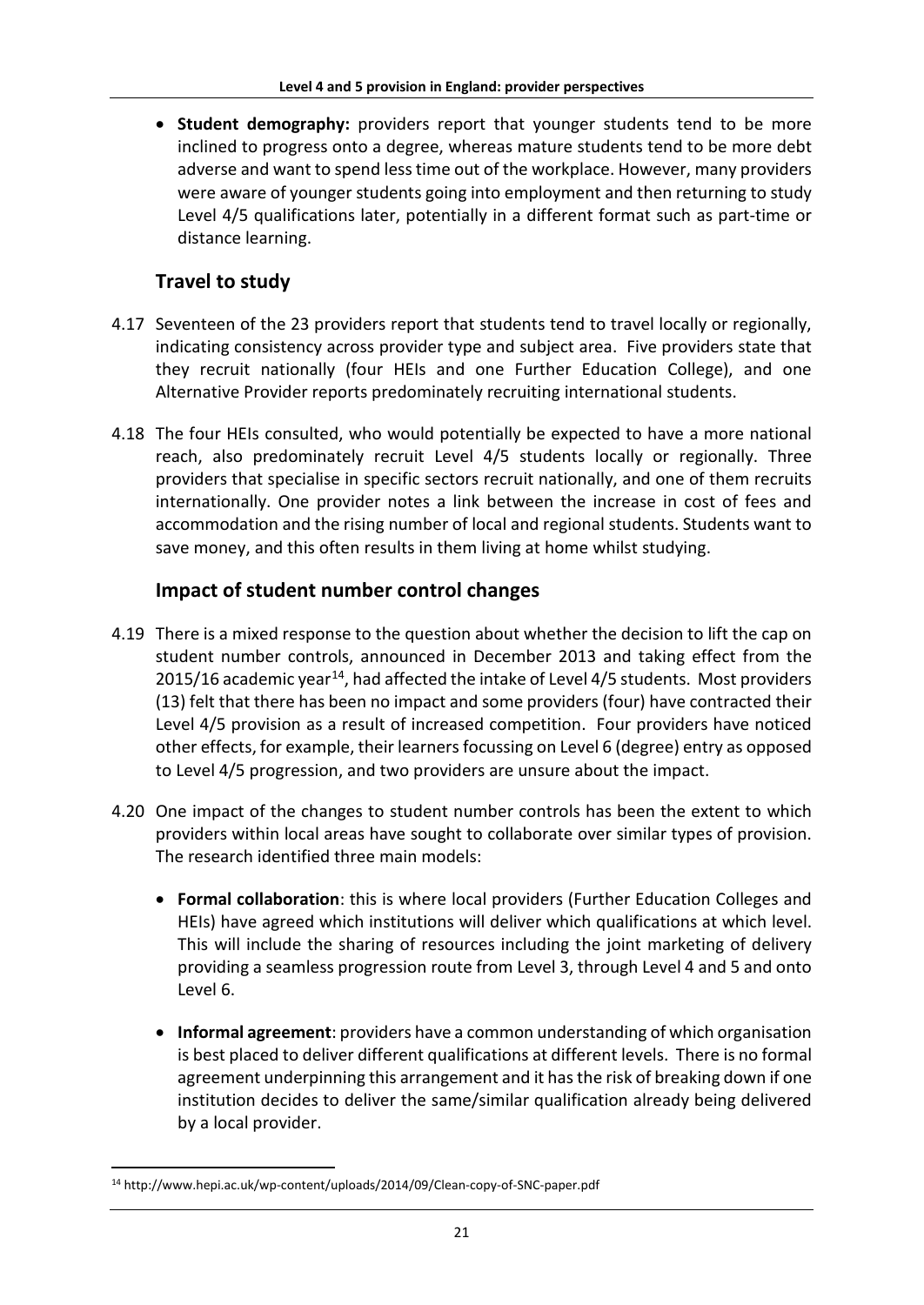- **No collaboration**: there is no agreement between providers and open competition between providers for the same learners.
- 4.21 No collaboration is the prevalent model across the 23 providers in the sample, although there is limited evidence of both formal collaboration and informal agreement.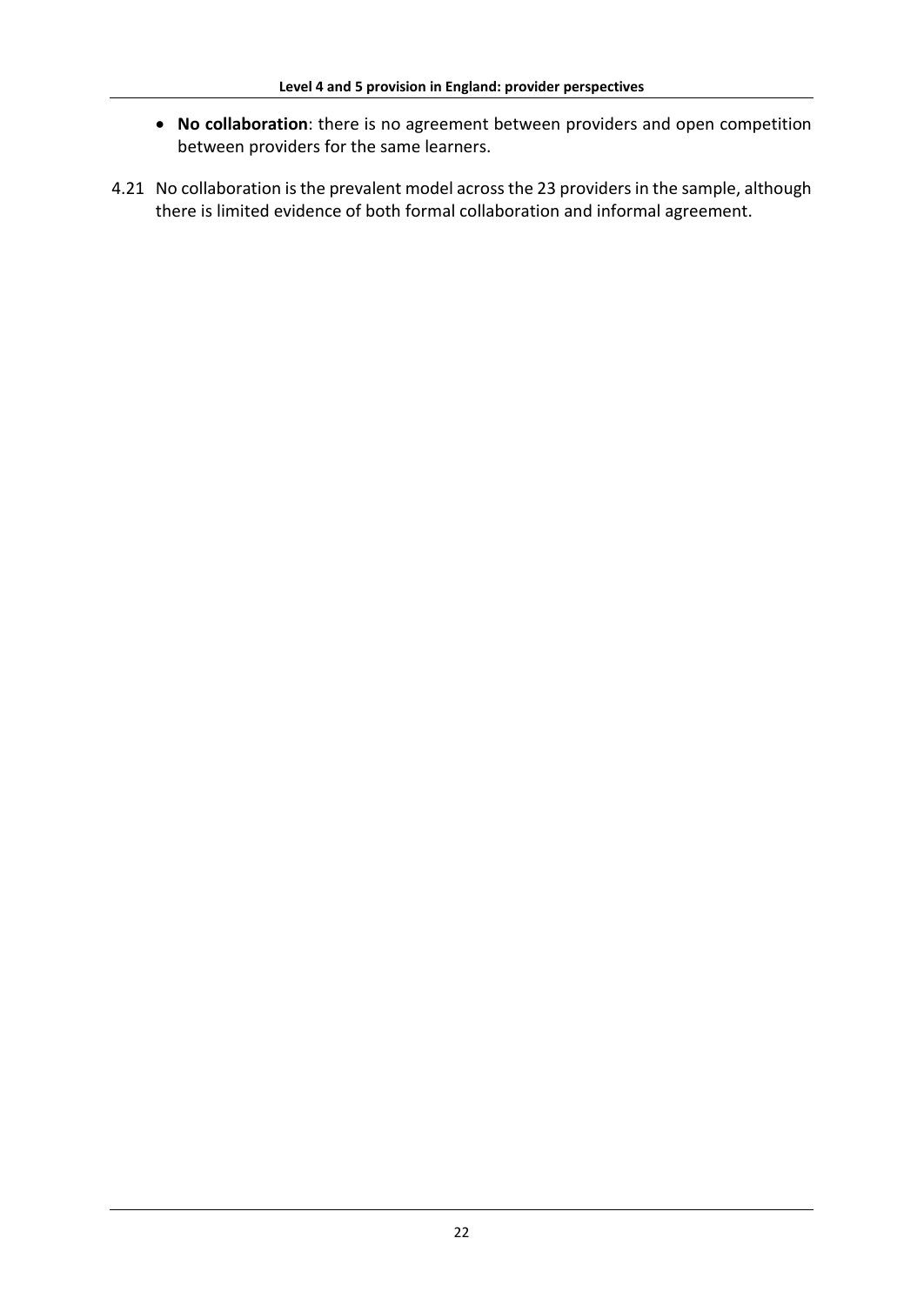# **APPENDIX A: RESEARCH INSTRUMENT**

The topic guide below was devised in partnership between Gatsby, the DfE and YCL. The questions in red were added by YCL midway through the research to help further enrich insights based on the first tranche of responses received.

## **Context**

1. To start with, perhaps you could tell us a bit about yourselves, and the subject areas where you deliver Level 4 and 5 provision?

#### **Viability**

- 1. Do you have any intentions to expand your L4/5 offer? If so, do you feel confident that you have the resource you need to do this?
- 2. Are there any elements of current process that make it difficult to develop and deliver L4/5 provision?
- 3. Is the current level of funding sufficient to support quality provision at this level? What would additional funding provide?
- 4. How do the funding and regulatory model (in HE and FE) influence your decision of what to teach? (**Probe:** How do you make decisions on the balance of HEFCE and ESFA-funded provision you deliver?)
- 5. How do the costs of delivering courses differ by subject area? Does this influence the balance of subjects you offer? (**Probe** – do you have to cross subsidise across subject areas?)
- 6. The Post-16 Skills Plan committed to the Institute for Apprenticeships maintaining a register of approved technical qualifications. What would encourage you to teach a nationally recognised qualification from this register, if this involved a move away from your current provision? (**Probe**: What more would be needed to encourage you?)
- 7. (FE) Do Awarding Organisations have a role in influencing the courses that you deliver? If so how?
	- a. Are there likely to be conflicts if a provider has a historic relationship with an Awarding Organisation, but wants to use another Awarding Organisation for some courses? Is the 'free market' working in terms of freedom of choice of Awarding Organisation?

#### **Labour Market + Employer Engagement**

- 1. How do employers contribute to the design of L4/5 courses to ensure market relevance?
	- a. Who, within providers, is doing employer engagement (e.g. teaching staff or people specifically employed to engage employers)? What is the relationship between subject staff and central employer recruitment teams?
	- b. What is the employer level of involvement i.e. design or delivery or both?
	- c. Are employers engaged at one level (e.g. L3 or L6) or are they shared across levels? Are existing contacts repurposed?